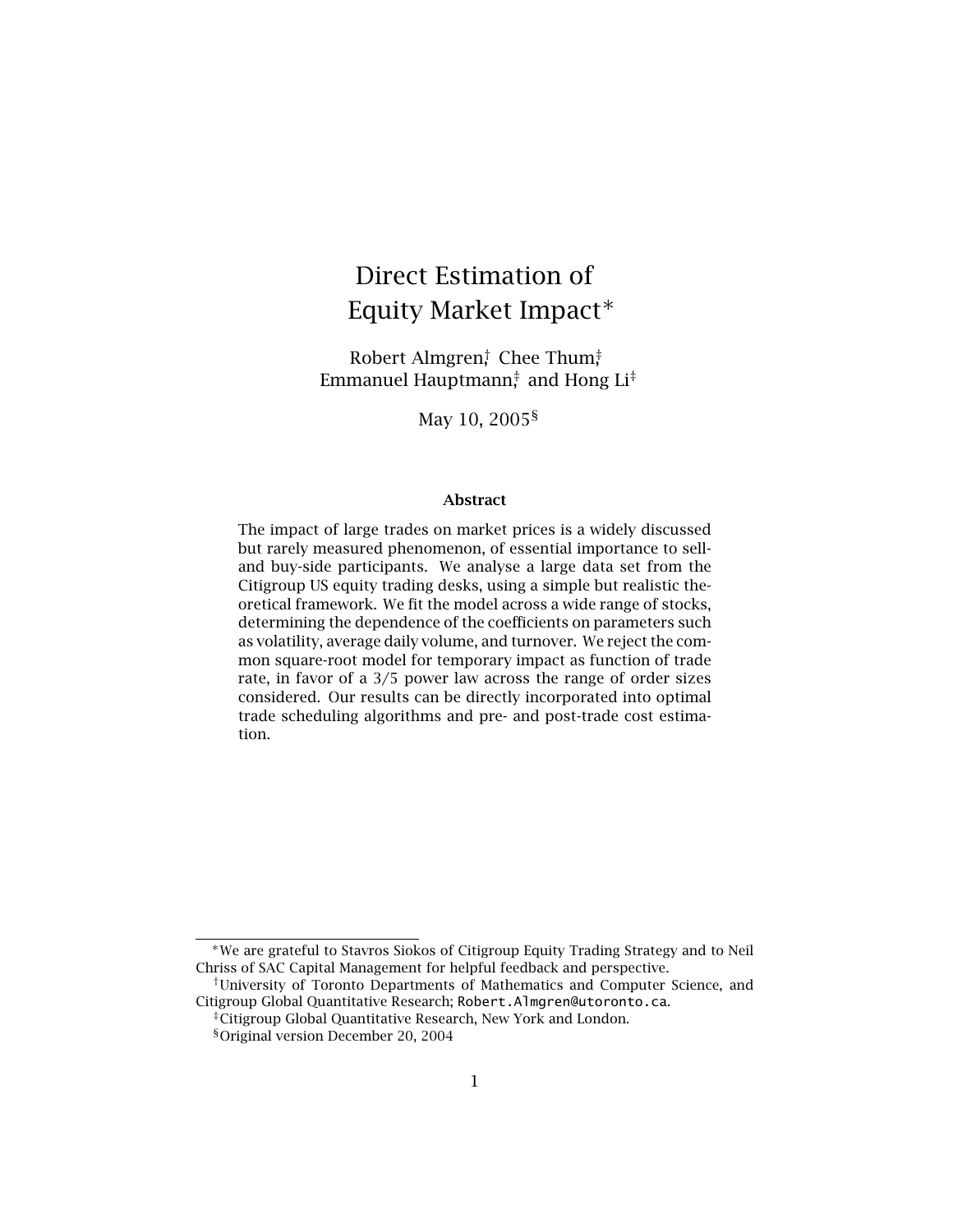| <b>Equity Market Impact</b> |  |
|-----------------------------|--|
|-----------------------------|--|

# **Contents**

| 1  | Introduction                                                       | 3                          |
|----|--------------------------------------------------------------------|----------------------------|
| 2  | Data                                                               | 5<br>6<br>8                |
| 3  | <b>Trajectory Cost Model</b><br>3.1 Permanent and temporary impact | 13<br>14<br>16             |
| 4  | <b>Cross-Sectional Description</b><br>4.1<br>42<br>4.4             | 17<br>18<br>18<br>20<br>22 |
| 5. | Summary                                                            | 24                         |
|    | <b>References</b>                                                  | 26                         |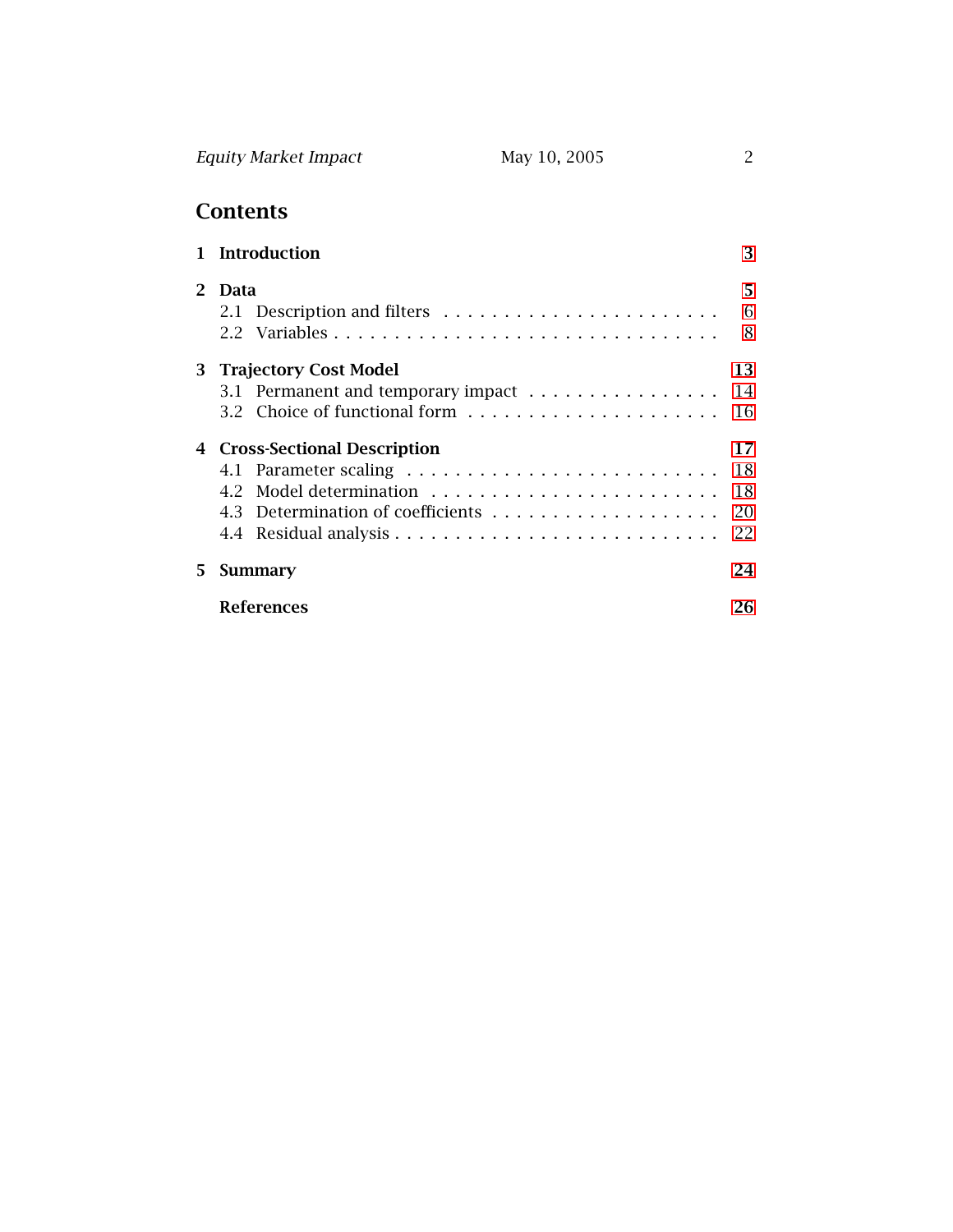## <span id="page-2-1"></span><span id="page-2-0"></span>1 Introduction

Transaction costs are widely recognized as a large determinant of investment performance (see, for example, [Freyre-Sanders, Guobuzaite, and](#page-25-0) [Byrne \(2004\)\)](#page-25-0). Not only do they affect the realized results of an active investment strategy, but they also control how rapidly assets can be converted into cash should the need arise. Such costs generally fall into two categories:

- *Direct costs* are commissions and fees that are explicitly stated and easily measured. These are important and should be minimized, but are not the focus of this paper.
- *Indirect costs* are costs that are not explicitly stated. For large trades, the most important component of these is the impact of the trader's own actions on the market. These costs are notoriously difficult to measure, but they are the most amenable to improvement by careful trade management and execution.

This paper presents a quantitative analysis of market impact costs based on a large sample of Citigroup US equity brokerage executions. We use a simple theoretical model that lets us bring in the very important role of the *rate* of execution.

The model and its calibration are constructed to satisfy two criteria:

- Predicted costs are quantitatively accurate, as determined by direct fit and by out-of-sample backtesting, as well as extensive consultation with traders and other market participants. We hope to provide out-of-sample backtests in a future paper.
- The results may be used directly as input to an optimal portfolio trade scheduling algorithm. (The scheduling algorithm itself is nontrivial and will be published elsewhere.)

The results of this study are currently being implemented in Citigroup's Best Execution Consulting Services (BECS) software, for use internally by all desks as well as clients of the Equity Division. The current work is focused on the US market but work is underway to extend it to global equities. BECS is the delivery platform for the next generation of Citigroup's trading analytic tools, both pre- and post-execution.

The pre-trade model presented here is an extension of the market standard existing model that has been delivered through the StockFacts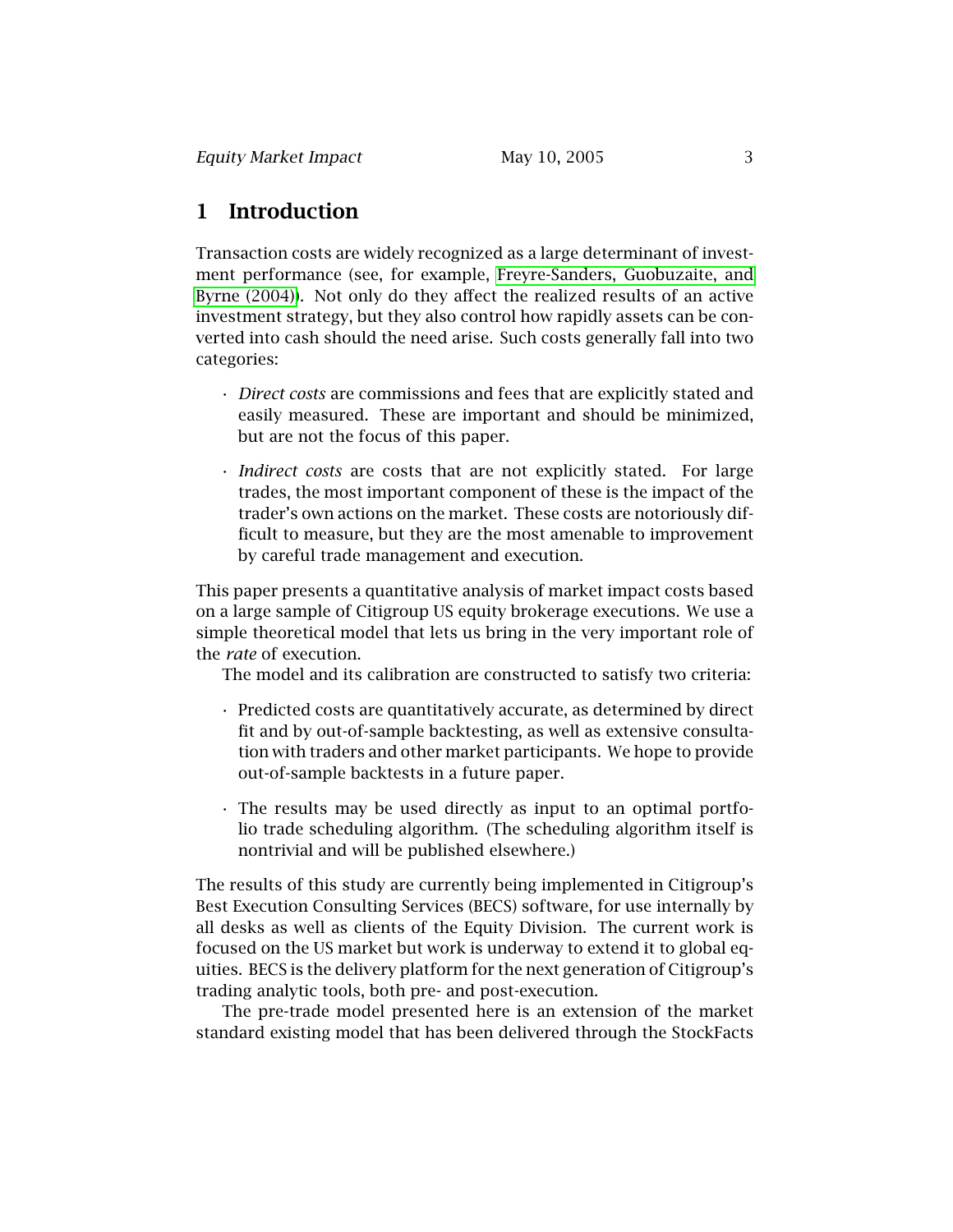## <span id="page-3-1"></span>• Advantages

- Calibrated from real data
- Includes time component
- Incorporates intraday profiles
- Uses nonlinear impact functions
- Gives confidence levels for coefficients
- Disadvantages
	- Based only on Citigroup trading data
	- Small amount of data for small-cap stocks
	- Small amount of data for very large trades

## <span id="page-3-0"></span>Table 1: Distinguishing features of our model

Pro software for the last 14 years [\(Sorensen, Price, Miller, Cox, and Birn](#page-25-1)[baum 1998\)](#page-25-1). The new pre-trade model is based on better developed empirical foundations: it is based on real trading data taking time into consideration while verifying the results through post trade analysis. Table [1](#page-3-0) summarizes the advantages and some disadvantages of our approach.

Much work in both the academic and the industrial communities has been devoted to understanding and quantifying market impact costs. Many academic studies have worked only with publically available data such as the trade and quote (TAQ) tick record from the New York Stock Exchange. [Breen, Hodrick, and Korajczyk \(2002\)](#page-25-2) regress net market movement over 5-minute and half-hour time periods against the net buy-sell imbalance during the same period, using a linear impact model; a similar model is developed in [Kissell and Glantz \(2003\).](#page-25-3) [Rydberg and Shephard](#page-25-4) [\(2003\)](#page-25-4) develop a rich econometric framework for describing price motions; [Dufour and Engle \(2000\)](#page-25-5) investigate the key role of waiting time between successive trades. Using techniques from statistical physics, [Lillo, Farmer, and Mantegna \(2003\)](#page-25-6) look for a power-law scaling in the impact cost function, and find significant dependence on total market capitalization as well as daily volume, and [Bouchaud, Gefen, Potters, and](#page-23-2) [Wyart \(2004\)](#page-23-2) discover nontrivial serial correlation in volume and price data.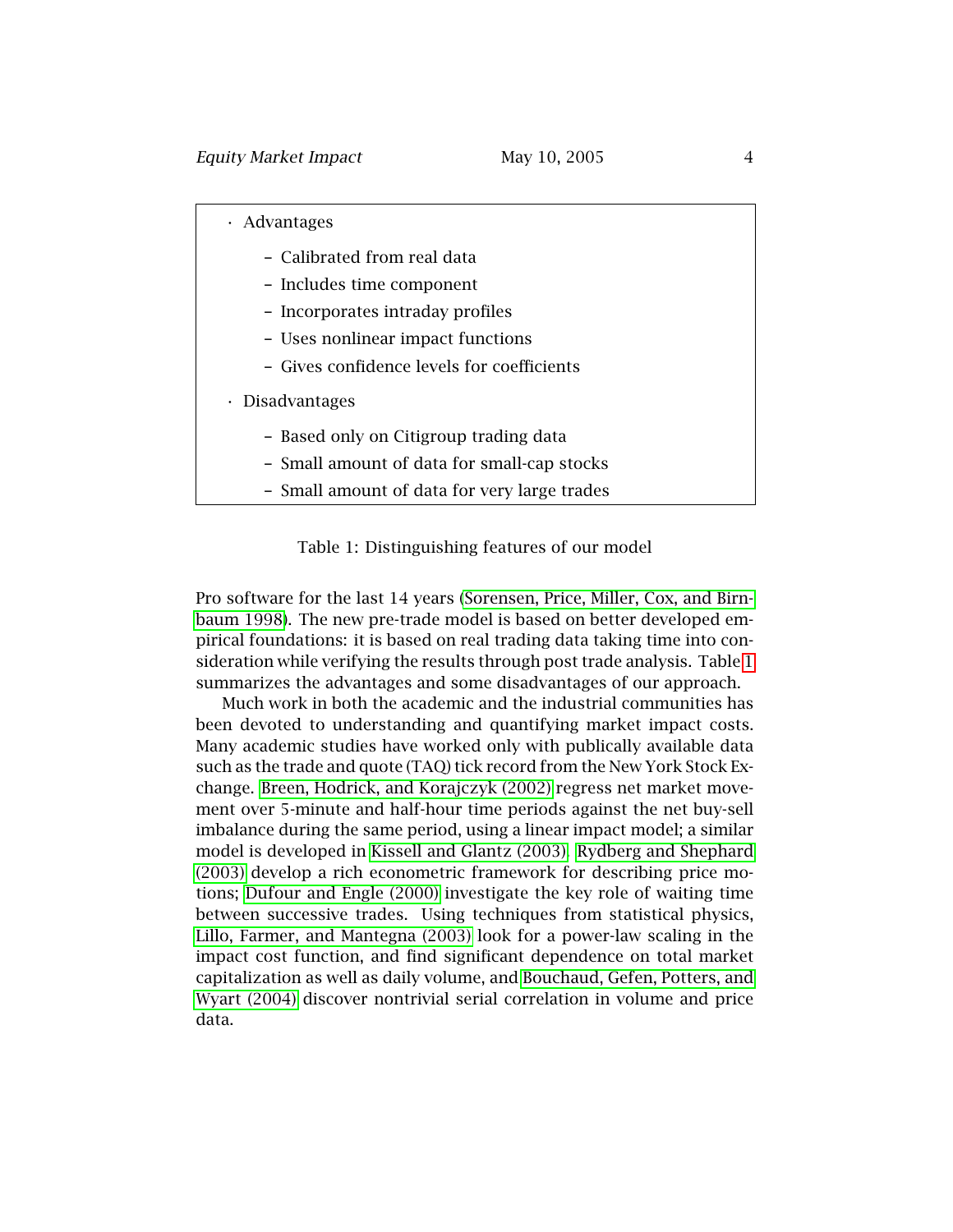<span id="page-4-1"></span>The publically available datasets lack reliable classification of individual trades as buyer- or seller-initiated. Even more significantly, each transaction exists in isolation; there is no information on sequences of trades that form part of a large transaction. Some academic studies have used limited data sets made available by asset managers that do have this information, where the date but not the time duration of the trade is known [\(Chan and Lakonishok 1995;](#page-25-7) [Holthausen, Leftwich, and Mayers](#page-25-8) [1990;](#page-25-8) [Keim and Madhavan 1996\)](#page-25-9).

Our goal is to use a large proprietary data set to measure the indirect costs experienced by large institutional traders, and to characterize the dependence of these costs on a few explanatory variables, so that these costs may be estimated and controlled. An essential variable incorporated in our study is the *rate* of execution. We know of no other study that has carried out this fit directly, although various models in use in the industry [\(Alba 2002;](#page-23-1) [de Ternay 2002;](#page-25-10) [Weisberger and Kreichman 1999\)](#page-25-11) are based on similar regressions on smaller samples. We describe our data set in Section [2.](#page-4-0)

The transaction cost model embedded in our analysis is based on the model presented by [Almgren and Chriss \(2000\)](#page-23-3) with nonlinear extensions from [Almgren \(2003\).](#page-23-4) The essential features of this model, as described in Section [3](#page-12-0) below, are that it explicitly divides market impact costs into a permanent component associated with information, and a temporary component arising from the liquidity demands made by execution in a short time.

In Section [4](#page-16-0) we carry out the regression to determine the model parameters. In doing this, we extend the model to include dependence of the coefficients on econometric variables such as volatility, *etc.* This cross-sectional analysis verifies the structure of the parameters chosen in Section [3.](#page-12-0)

## <span id="page-4-0"></span>2 Data

The data set on which we base our analysis contains, before filtering, almost 700,000 US stock trade orders executed by Citigroup Equity Trading desks for the 19-month period from December 2001 through June 2003. (The model actually used within the BECS software is estimated on an on-going basis, to reflect changes in the trading environment.) We now briefly describe and characterize the raw data, and then the particular quantities of interest that we extract from it.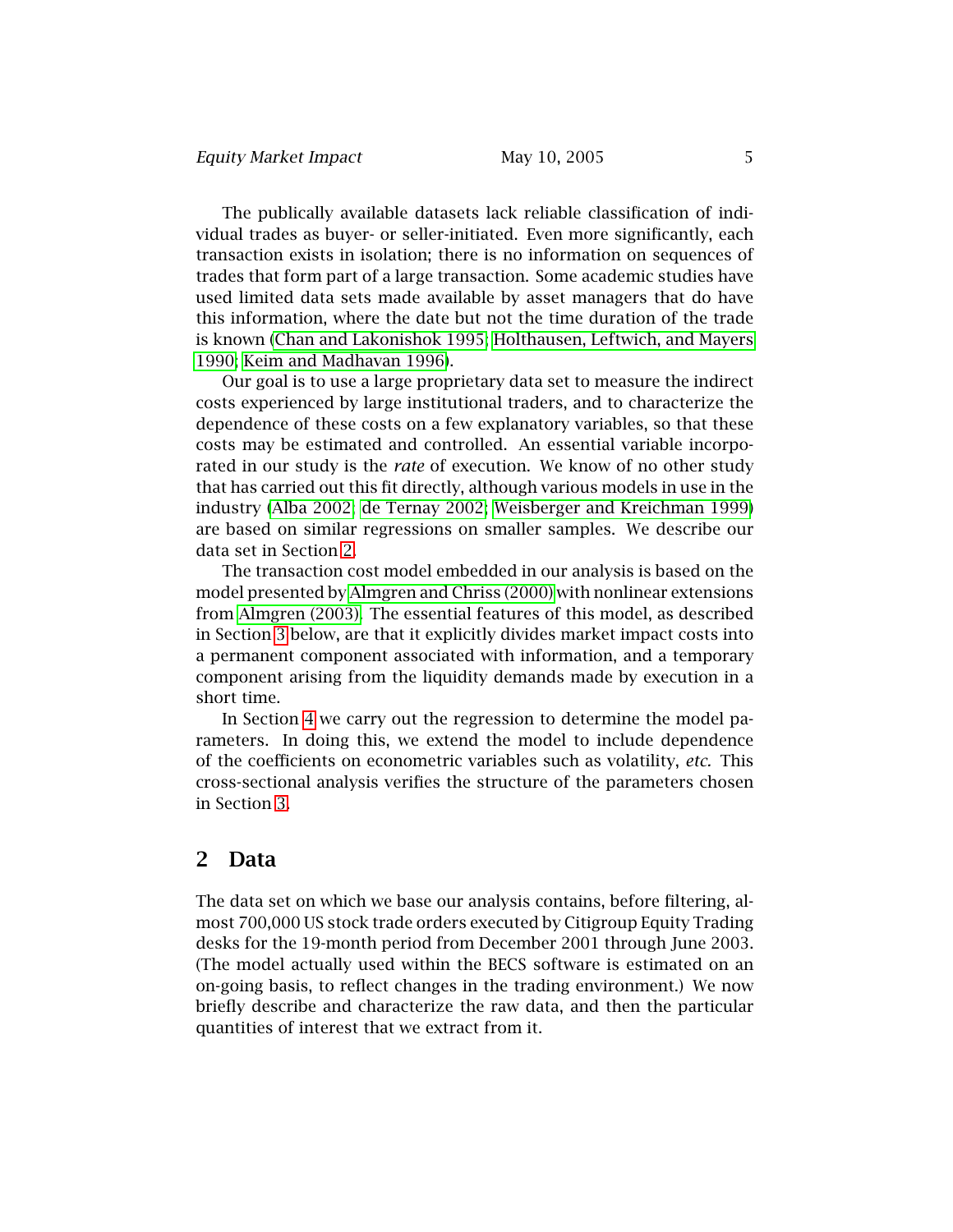## <span id="page-5-0"></span>2.1 Description and filters

Each *order* is broken into one or more *transactions*, each of which may generate one or more *executions*. For each order, we have the following information:

- The stock symbol, requested order size (number of shares) and sign (buy or sell) of the entire order. Client identification is removed.
- The times and methods by which transactions were submitted by the Citigroup trader to the market. We take the time  $t_0$  of the first transaction to be the start of the order. Some of these transactions are sent as market orders, some are sent as limit orders, and some are submitted to Citigroup's automated VWAP server. Except for the starting time  $t_0$ , and except to exclude VWAP orders, we make no use of this transaction information.
- The times, sizes, and prices of execution corresponding to each transaction. Some transactions are cancelled or only partially executed; we use only the completed price and size. We denote execution times by  $t_1, \ldots, t_n$ , sizes by  $x_1, \ldots, x_n$ , and prices by  $S_1, \ldots, S_n$ .

All orders are completed within one day (though not necessarily completely filled).

Figure [1](#page-6-0) shows a typical example. A sell order for 2500 shares of DRI was entered into the system at  $t_0$  =10:59 AM. The transactions submitted by the trader generated  $n = 5$  executions, of which the last one completed at  $t_n$  =15:15. The dashed line in the figure shows the continuous-time approximation that we use in the data fitting: execution follows the average day's volume profile over the duration of the trade execution.

In addition, we have various additional pieces of information, such as the instructions given by the client to the trader for the order, such as "over the day", "market on close", "market on open", "VWAP", or blank.

The total sample contains 682,562 orders, but for our data analysis we use only a subset.

1. To exclude small and thinly traded stocks, we consider only orders on stocks in in the Standard and Poor's 500 index, which represent about half of the total number of orders but a large majority of the total dollar value. Even within this universe, we have enough diversity to explore dependence on market capitalization, and we have both NYSE and OTC stocks.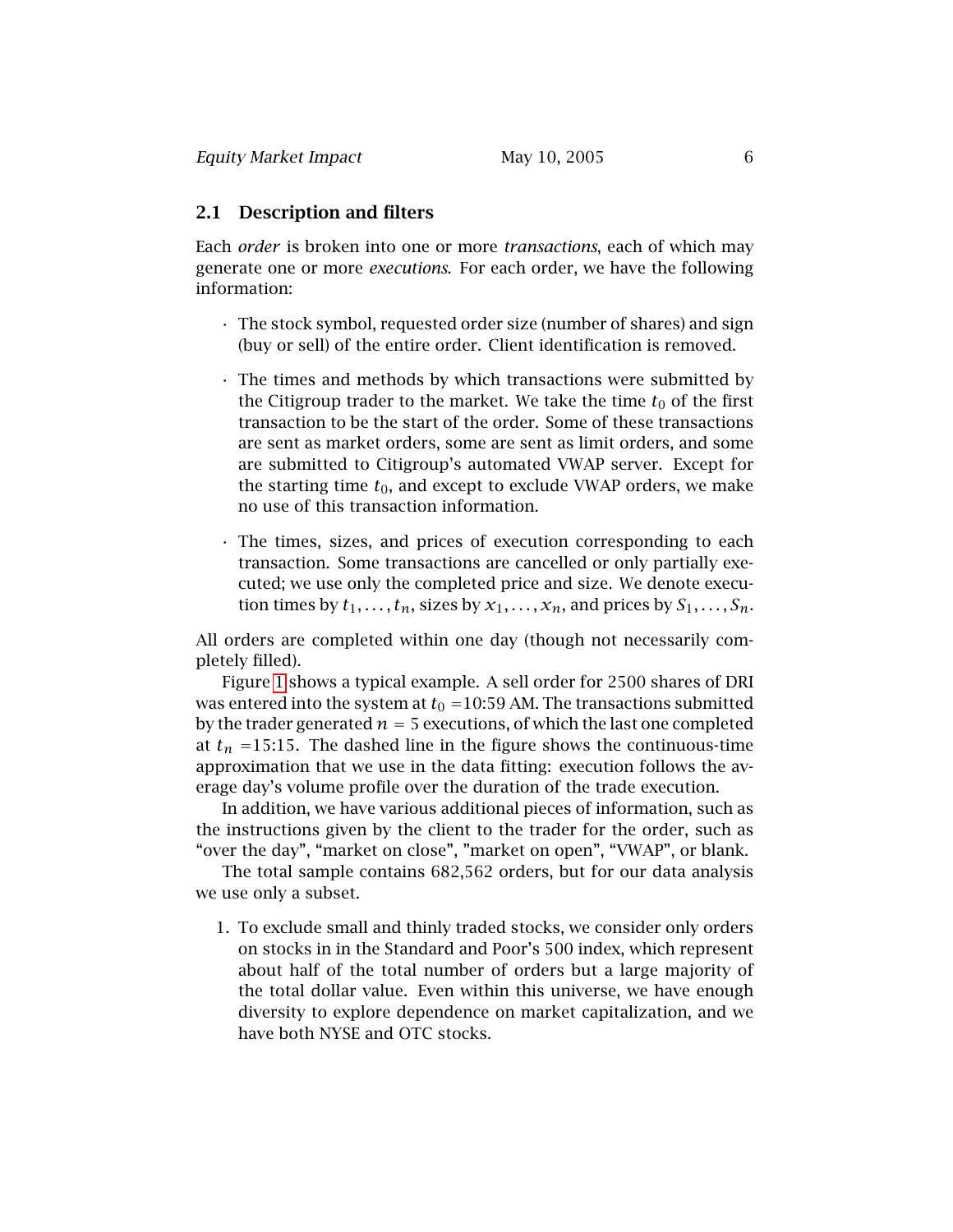

<span id="page-6-0"></span>Figure 1: A typical trading trajectory. The vertical axis represents shares remaining; each step downwards is one execution. The trajectory starts at the first transaction (order submission) recorded in the system; the program ends when the last execution has been completed. The dashed line is the continuous-time approximation that we use in the modeling.

2. We exclude approximately 400 orders for which the stock exhibits more than 12.5% daily volatility (200% annual).

Furthermore, we want only orders that are reasonably representative of the active scheduling strategies that are our ultimate goal.

- 3. We exclude orders for which the client requested "market on close" or "market on open". These orders are likely to be executed with strongly nonlinear profiles, which do not satisfy our modeling assumption. (There are only a few hundred of these orders.)
- 4. We exclude orders for which the client requested VWAP execution. These orders have consistently long execution times and represent very small rates of trading relative to market volume. (These are about 16% of the total number of orders.)

Also,

5. We exclude orders for which any executions are recorded after 4:10 PM, approximately 10% of the total. In many cases, these orders use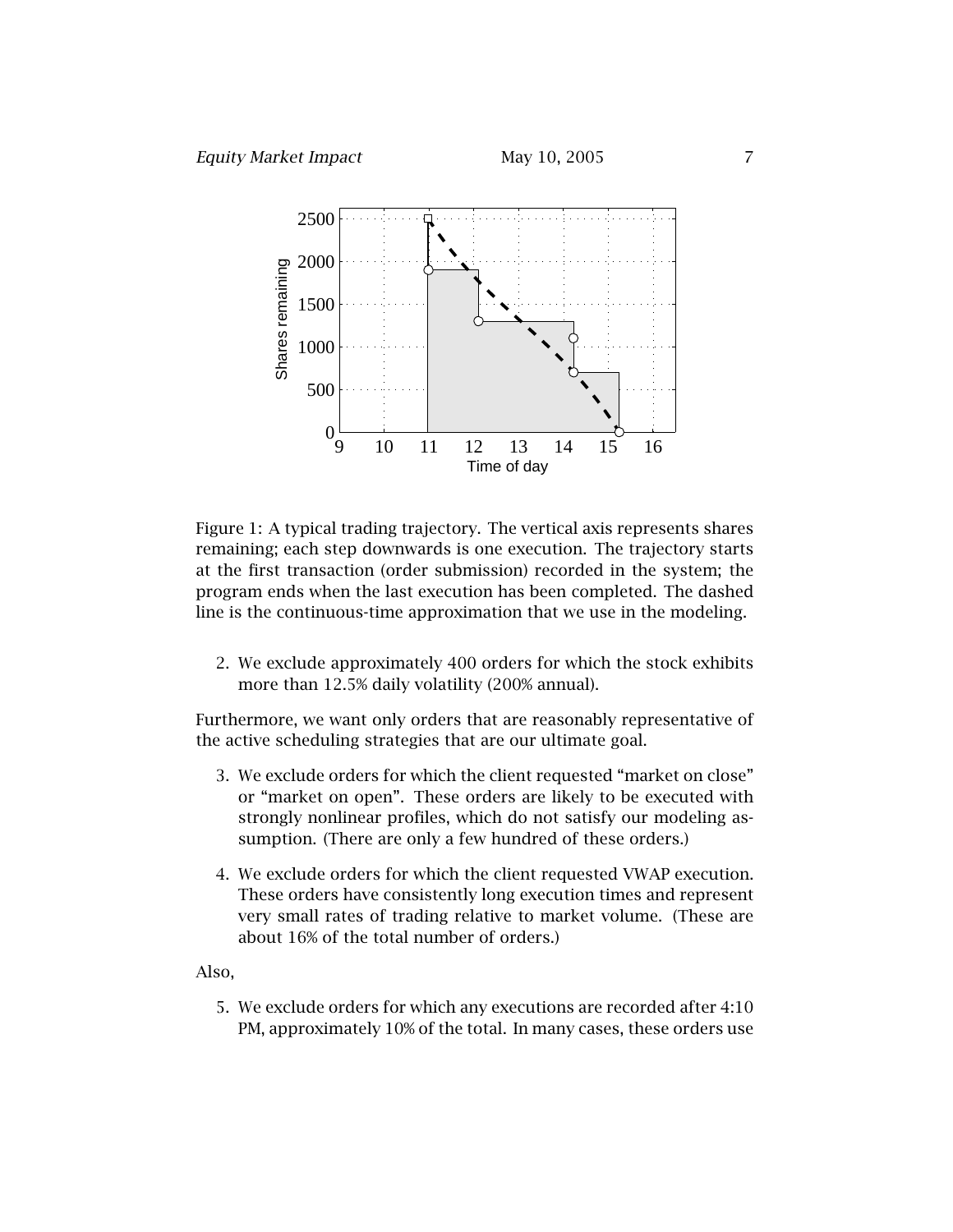Citigroup's block desk for some or all of the transactions, and the fills are reported some time after the order is completed. Therefore we do not have reliable time information.

This exclusion, together with our use of filled size in place of originally requested size, could be a source of significant bias. For example, if clients and traders consistently used limit orders, orders might be filled only if the price moved in a favorable direction. Analysis of our data set suggests that this effect is not significant—for example, we obtain almost exactly the same coefficients with or without partially filled orders—and informal discussions with traders confirm the belief that partial fills are not the result of limit order strategy.

Most significantly, we exclude small orders since our goal is to estimate transaction costs in the range where they are significant. Specifically, we include only orders that

- 6. have at least two completed transactions,
- 7. are at least 1000 shares, and
- 8. are at least 0.25% of average daily volume in that stock.

The results of our model are reasonably stable under changes in these criteria. After this filtering, we have 29,509 orders in our data set. The largest number of executions for any order is  $n = 548$ ; the median is around 5. The median time is around one-half hour.

Table [2](#page-8-0) shows some descriptive statistics of our sample. Most of our orders constitute only a few percent of typical market volume, and our model is designed to work within this range of values. Orders larger than a few percent of daily volume have substantial sources of uncertainty that are not modeled here, and we cannot claim that our model accurately represents them.

In addition to this proprietary data set, we also use the publically available Trade and Quote (TAQ) data from the New York Stock Exchange.

#### <span id="page-7-0"></span>2.2 Variables

The goal of our study is to describe market impact in terms of a small number of input variables. Here we define precisely what market impacts we are measuring, and what primary and auxiliary variables we will use to model them.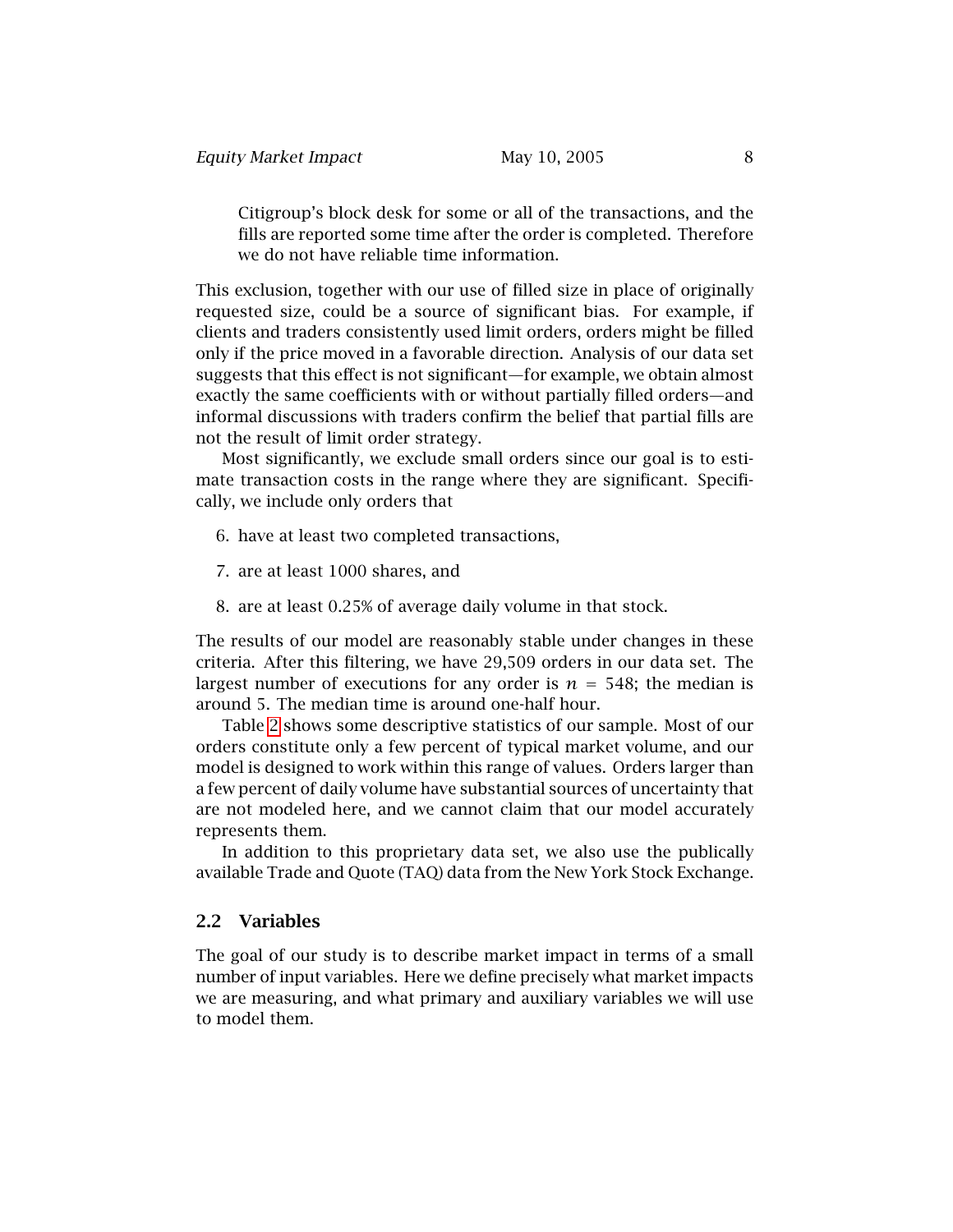|                                   | Mean | Min     | O1      | Median | O <sub>3</sub> | Max   |
|-----------------------------------|------|---------|---------|--------|----------------|-------|
| Total cost (%)                    | 0.04 | $-3.74$ | $-0.11$ | 0.03   | 0.19           | 3.55  |
| Permanent cost $(I, \mathcal{X})$ | 0.01 | $-3.95$ | $-0.17$ | 0.01   | 0.19           | 2.66  |
| Temporary cost $(J, \mathcal{X})$ | 0.03 | $-3.57$ | $-0.11$ | 0.02   | 0.17           | 2.33  |
| Shares/ADV $( X , \mathcal{X})$   | 1.51 | 0.25    | 0.38    | 0.62   | 1.36           | 88.62 |
| Time (days)                       | 0.39 | 0.00    | 0.10    | 0.32   | 0.65           | 1.01  |
| Daily Vol. (%)                    | 2.68 | 0.70    | 1.70    | 2.20   | 3.00           | 12.50 |
| Mean spread (%)                   | 0.14 | 0.03    | 0.08    | 0.11   | 0.16           | 2.37  |

<span id="page-8-0"></span>Table 2: Summary statistics of orders in our sample: mean and quartile levels for each of several descriptive variables. The three cost variables are signed, and are very nearly symmetrically distributed about zero (*I* and *J* are defined in Section [3\)](#page-12-0).

**Observables** Let  $S(t)$  be the price of the asset being traded. For each order, we define the following price points of interest:

- $S_0$  = market price before this order begins executing
- $S<sub>post</sub>$  = market price after this order is completed
	- $\overline{S}$  = average realized price on the order

The realized price  $\bar{S} = \sum x_j S_j / \sum x_j$  is computed from the transaction data set  $(x_j, S_j)$  are the sizes and prices of the individual executions). The market prices  $S_0$  and  $S_{\text{post}}$  are bid-ask midpoints from TAQ.

The pre-trade price  $S_0$  is the price before the impact of the trade begins to be felt (this is an approximation, since some information may leak before any record enters the system). We compute  $S_0$  from the latest quote just preceding the first transaction.

The post-trade price *S*<sub>post</sub> should capture the "permanent" effects of the trade program. That is, it should be taken long enough after the last execution that any effects of temporary liquidity effects have dissipated. In repeatedly performing the fits described in Section [4](#page-16-0) below, we have found that one half-hour after the last execution is adequate to achieve this: for shorter time intervals the regressed values depend on the time lag, and at about this level the variation stops. That is, we define

$$
t_{\text{post}} = t_n + \text{one half-hour.}
$$

The price  $S_{\text{post}}$  is taken from the first quote following  $t_{\text{post}}$ . If  $t_{\text{post}}$  is after market close, then we carry over to the next morning. This risks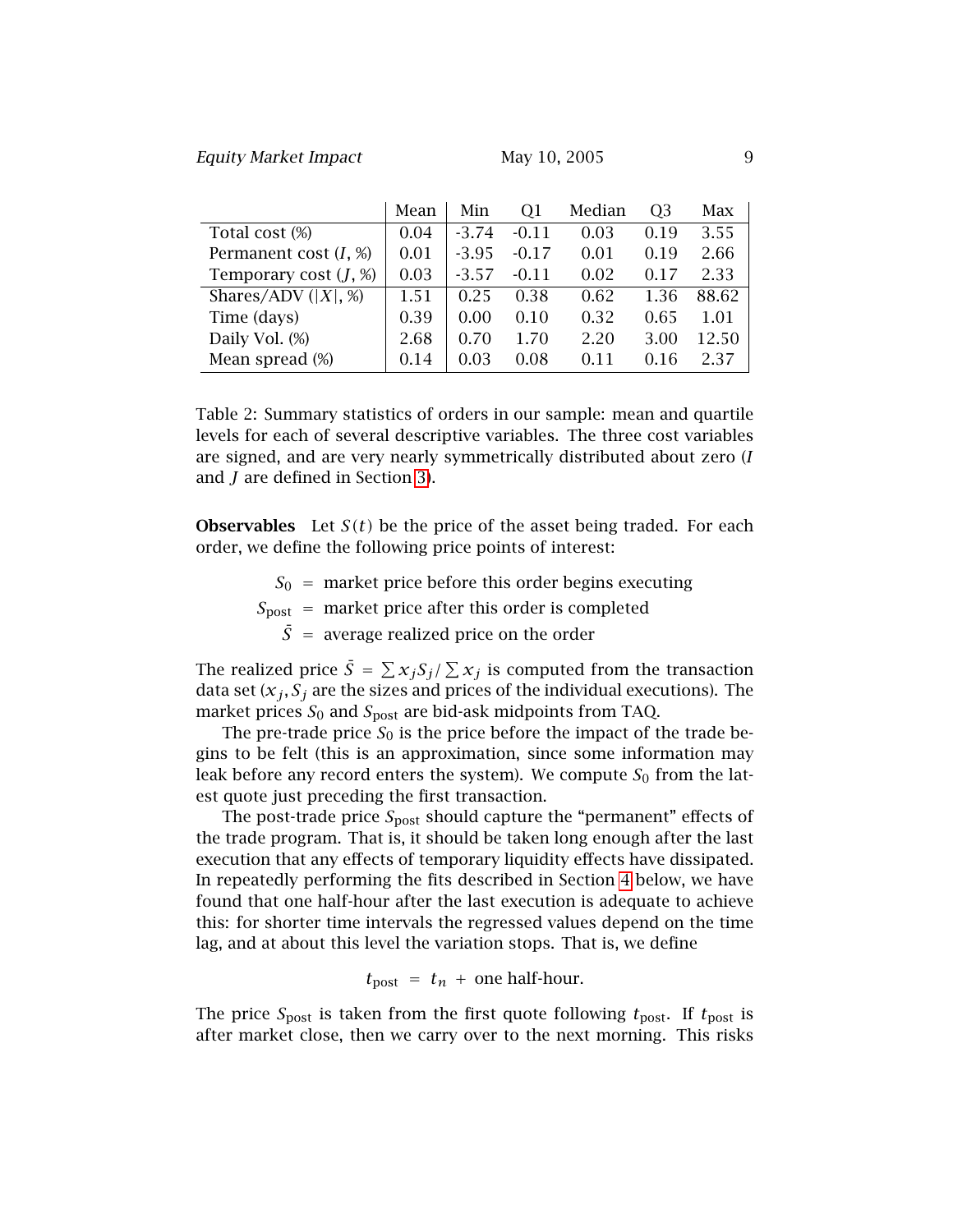distorting the results by including excessive overnight volatility, but we have found this to be give more consistent results than the alternative of truncating at the close.

Based on these prices, we define the following impact variables:

Permanent impact: 
$$
I = \frac{S_{\text{post}} - S_0}{S_0}
$$
  
Realized impact:  $J = \frac{\bar{S} - S_0}{S_0}$ .

The "effective" impact *J* is the quantity of most interest, since it determines the actual cash received or spent on the trade. In the model below, we will define temporary impact to be *J* minus a suitable fraction of *I*, and this temporary impact will be the quantity described by our theory. We cannot sensibly define temporary impact until we write this model.

On any individual order, the impacts *I, J* may be either positive or negative. In fact, since volatility is a very large contributor to their values, they are almost equally likely to have either sign. They are defined so that positive cost is experienced if *I, J* have the same sign as the total order *X*: for a buy order with  $X > 0$ , positive cost means that the price  $S(t)$ moves upward. We expect the average values of *I, J*, taken across many orders, to have the same sign as *X*.

Volume time The level of market activity is known to vary substantially and consistently between different periods of the trading day; this intraday variation affects both the volume profile and the variance of prices. To capture this effect, we perform all our computations in *volume time τ*, which represents the fraction of an average day's volume that has executed up to clock time *t*. Thus a constant-rate trajectory in the *τ* variable corresponds to a VWAP execution in real time, as shown in Figure [1.](#page-6-0) The relationship between  $t$  and  $\tau$  is independent of the total daily volume; we scale it so that  $\tau = 0$  at market open and  $\tau = 1$  at market close.

We map each of the clock times  $t_0, \ldots, t_n$  in the data set to a corresponding volume time  $\tau_0, \ldots, \tau_n$ . Since the stocks in our sample are heavily traded, in this paper we use a nonparametric estimator that directly measures differences in *τ*: the shares traded during the period corresponding to the exection of each order. Figure [2](#page-11-0) illustrates the empirical profiles. The fluctuations in these graphs are the approximate size of statistical error in the volume calculation for a 15-minute trade; these errors are typically 5% or less, and are smaller for longer trades.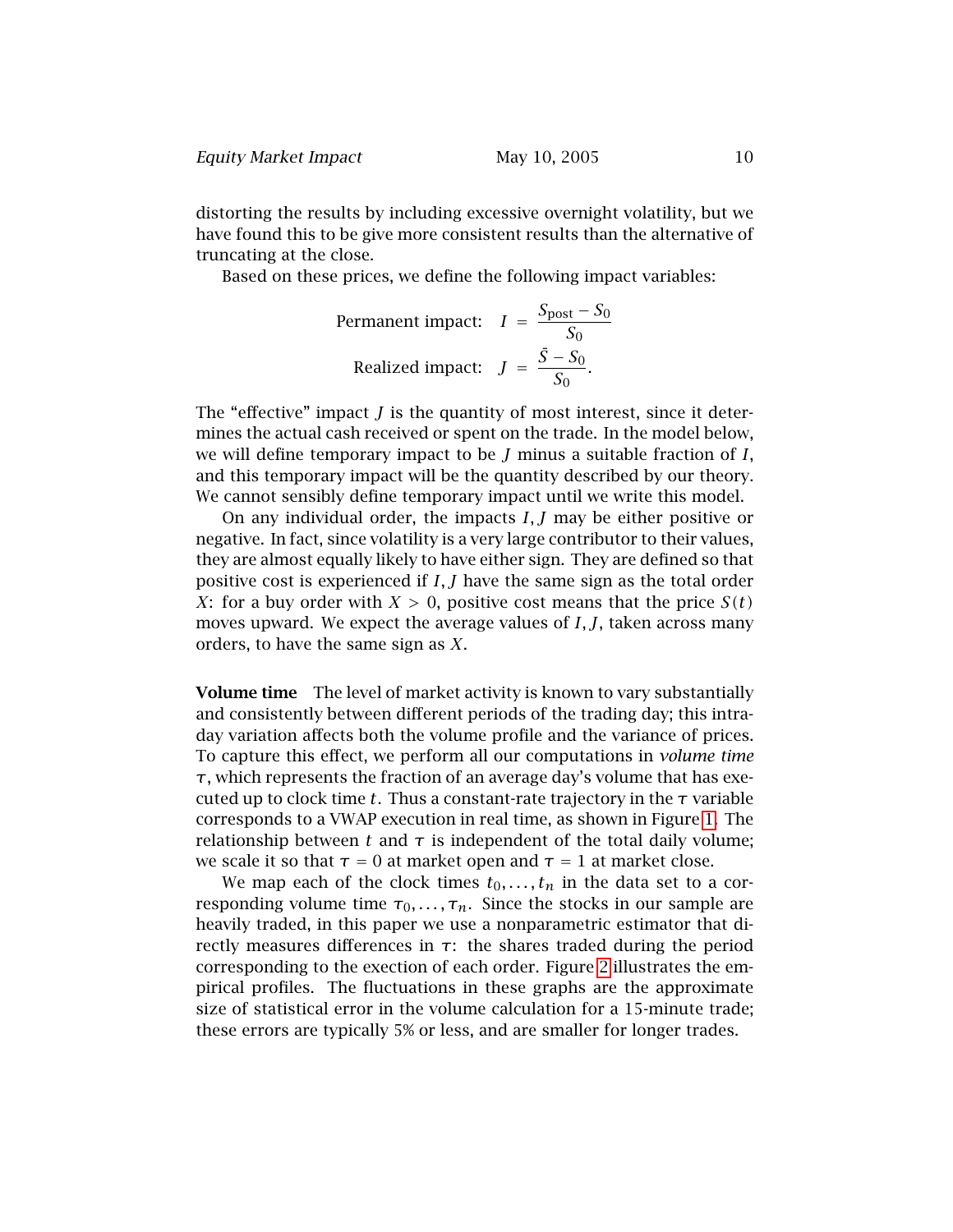To model more thinly traded stocks, or to implement the results of a scheduling algorithm, one can make an analytical approximation. For example, one can choose a specific cubic function for the intraday profile, and estimate the shape of this function using a large variety of data.

Explanatory variables We want to describe the impacts *I* and *J* in terms of the input quantities

$$
X = \sum_{j=1}^{n} x_j
$$
 = Total executed size in shares  

$$
T = \tau_n - \tau_0
$$
 = Volume duration of active trading  

$$
T_{\text{post}} = \tau_{\text{post}} - \tau_0
$$
 = Volume duration of impact.

As noted above, *X* is positive for a buy order, negative for sell. We have explored defining *T* using a size-weighted average of execution times but the results are not substantially different. We make no use of the intermediate execution times  $\tau_1, \ldots, \tau_{n-1}$ , and make no use of the execution sizes except in computing the order size and the mean realised price.

We shall consistently use upper case *T* for elapsed volume intervals; they may be interpreted as the fraction of an average day's volume that would execute between the starting and ending times.

In eventual application for trajectory optimization, the size *X* will be assumed given, and the execution schedule, here represented by *T*, will be optimized. In general, the solution will be a complicated timedependent trajectory which will be parameterized by a time scale *T*. For the purposes of data modeling, we ignore the trajectory optimization and take the schedules to be determined only by the single number *T*.

<span id="page-10-0"></span>Auxiliary variables Although our goal is to explain the dependence of the impact costs  $I, J$  on order size  $X$  and trade time  $T$ , other market variables will influence the solution. The most important of these are

> $V =$  Average daily volume in shares, and  $\sigma$  = Daily volatility.

*V* is a ten-day moving average. For volatility, we use an intraday estimator that makes use of every transaction in the day. We find that it is important to track changes in these variables not only between different stocks but also across time for the same stock.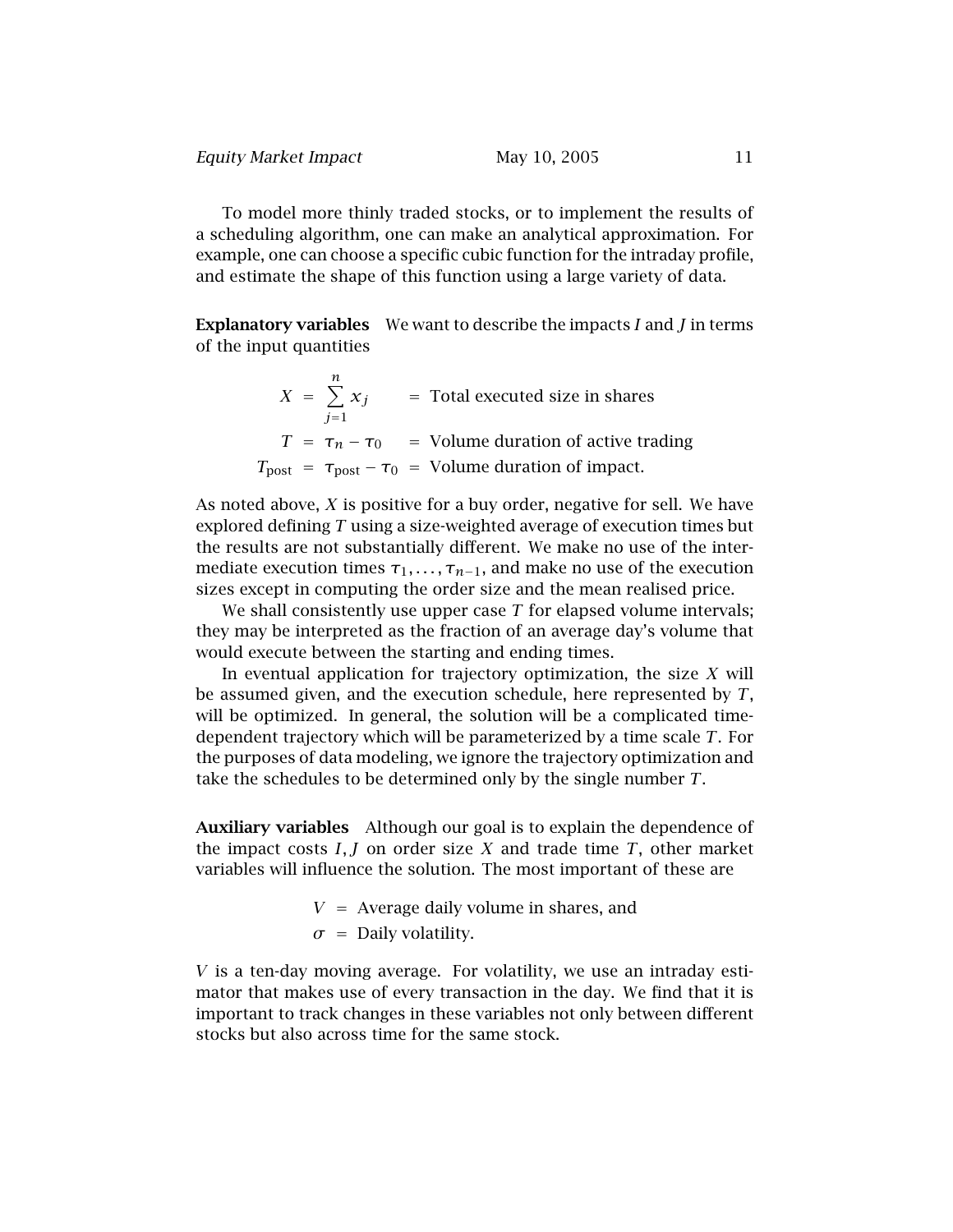**3**

**1.0**

**2.0**

**3.0**

**Volatility**

**6**

**9**

**Pct of**



<span id="page-11-0"></span>**1000 1100 1200 1300 1400 1500 1600 Time of day (hours)** Figure 2: Ten-day average intraday volume profile (upper) and volatilty profile (lower), on 15-minute intervals. Our approach defines to a new time scale determined empirically by the cumulative volume profile; implicitly this takes the volatility profile to be the same which is approximately valid. Our estimation introduces statistical error which are

roughly the same size as the fluctuations in these graphs.

**1.0**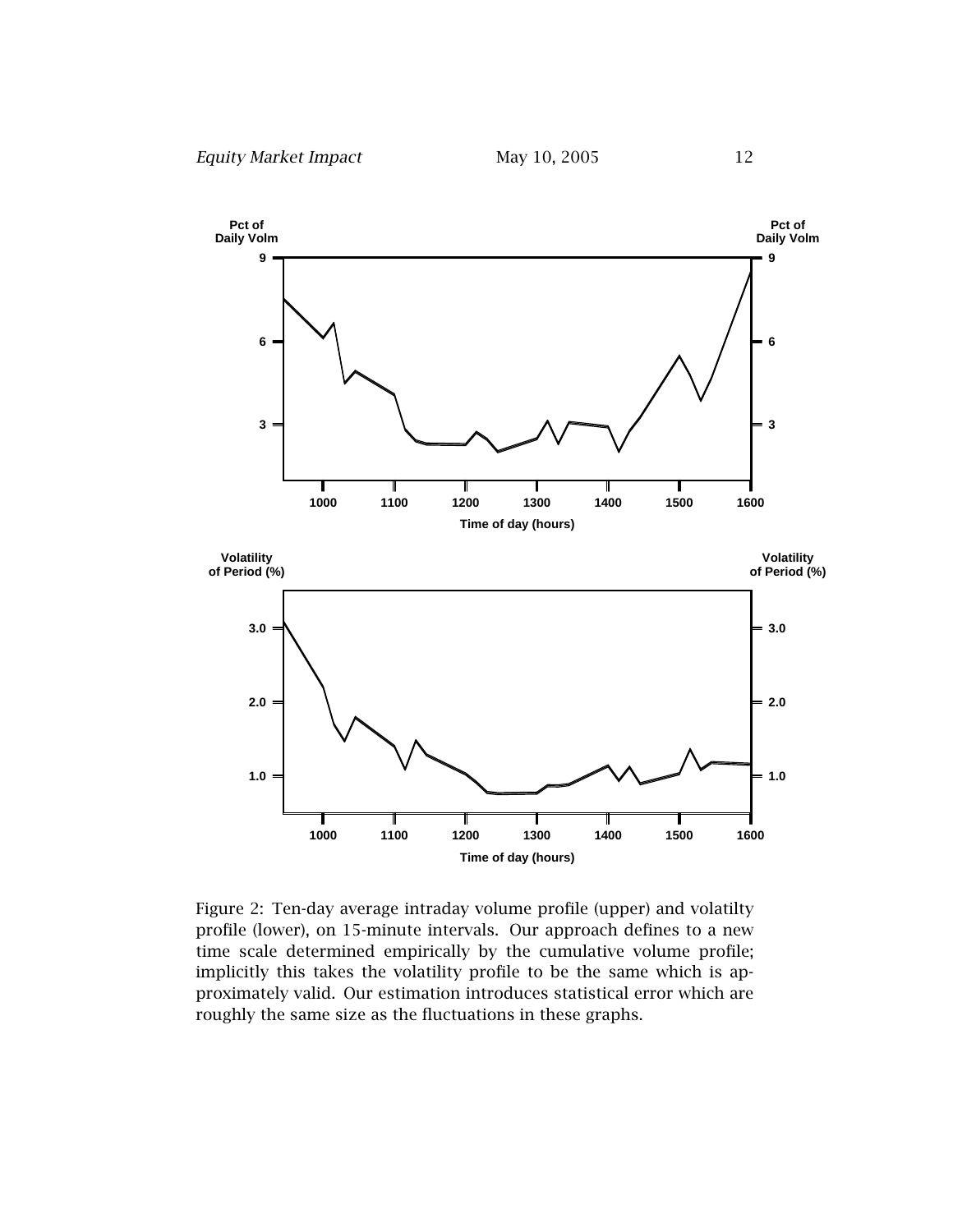<span id="page-12-1"></span>These values serve primarily to "normalize" the active variable across stocks with widely varying properties. It seems natural that order size *X* should be measured as a fraction of average daily volume *V*: *X/V* is a more natural variable than *X* itself.

In our model presented below, order size as a fraction of average volume traded *during the time of execution* will also be seen to be important. We estimate *VT* directly by taking the average volume that executed between clock times  $t_0$  and  $t_n$  over the previous 10 days. In fact, since in our model trade duration *T* appears *only* in the combination *V T*, this avoids the need to measure *T* directly.

We use volatility to scale the impacts: a certain level of participation in the daily volume should cause a certain level of participation in the "normal" motion of the stock. Our empirical results show that volatility is the most important scale factor for cost impact.

## <span id="page-12-0"></span>3 Trajectory Cost Model

The model we use is based on the framework developed by [Almgren and](#page-23-3) [Chriss \(2000\)](#page-23-3) and [Almgren \(2003\),](#page-23-4) with simplifications made to facilitate the data fitting. The main simplification is the assumption that the rate of trading is constant (in volume time). In addition, we neglect crossimpact, since our data set has no information about the effect of trading one stock on the price of another.

We decompose the price impact into two components:

- A *permanent* component that reflects the information transmitted to the market by the buy/sell imbalance. This component is believed to be roughly independent of trade scheduling; "stealth" trading is not admitted by this construction. In our data fit, this component will be independent of the execution time *T*.
- A *temporary* component reflects the price concession needed to attract counterparties within a specified short time interval. This component is highly sensitive to trade scheduling; here, it will depend strongly on *T*.

More detailed conceptual frameworks have been developed [\(Bouchaud,](#page-23-2) [Gefen, Potters, and Wyart 2004\)](#page-23-2), but this easily-understood model has become traditional in the industry and in academic literature [\(Madhavan](#page-25-12) [2000\)](#page-25-12).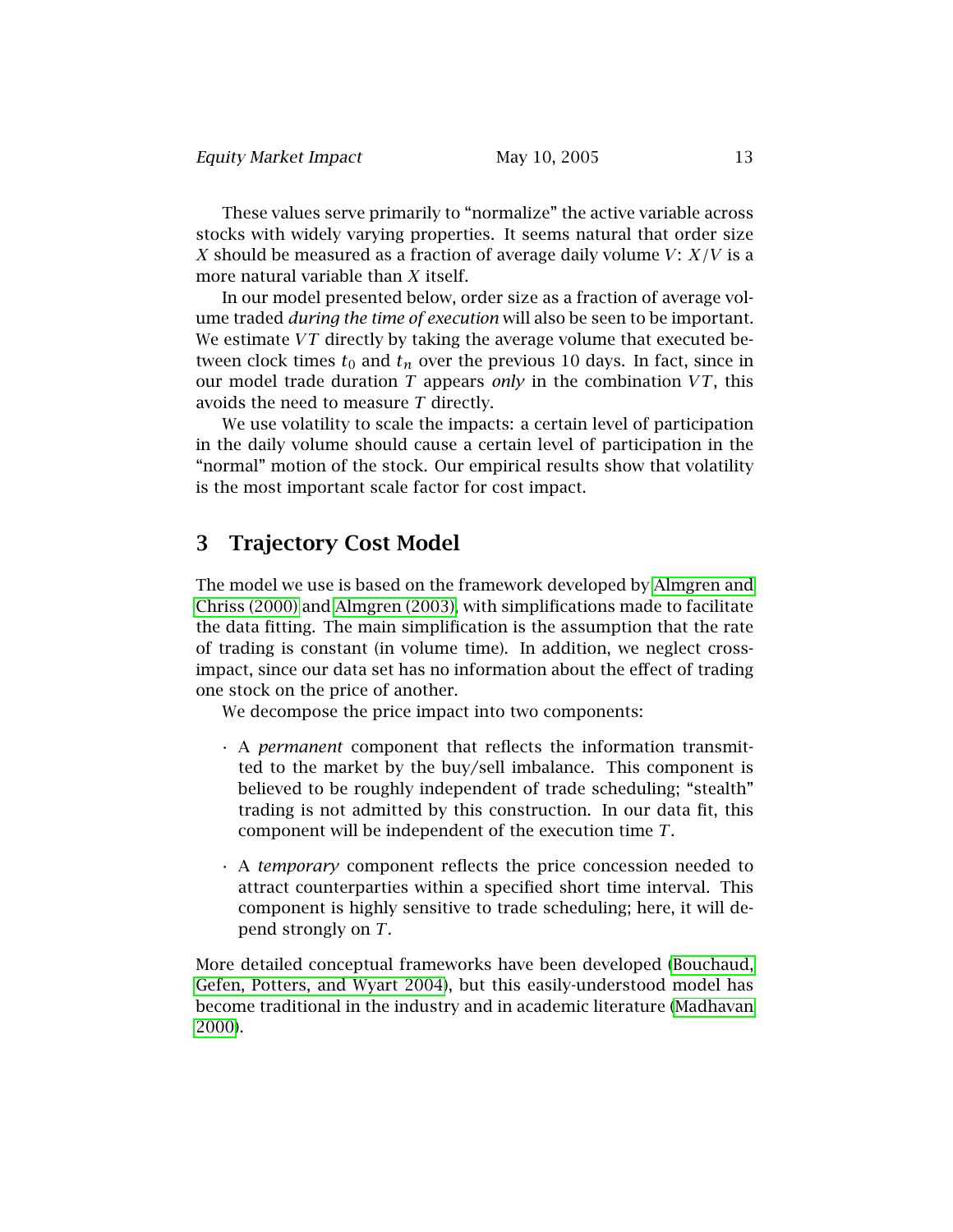The realized price impact is a combination of these two effects. In terms of the realized and permanent impact defined above and observed from the data, our model may be summarized as

$$
Realized = Permanent + Temporary + Noise
$$

with suitable coefficients and scaling depending on *T*. Thus the temporary impact is obtained as a difference between the realized impact and the permanent impact; it is not directly observable although we have a theoretical model for it.

We start with an initial desired order of *X* shares. We assume that this order is completed by uniform rate of trading over a volume time interval *T*. That is, the trade *rate* in volume units is  $v = X/T$ , and is held constant until the program is completed. Constant rate in these units is equivalent to VWAP execution during the time of execution. Note that *v* has the same sign as *X*; thus  $v > 0$  for an buy order and  $v < 0$  for a sell order. Market impact will move the price in the same direction as *v*.

#### <span id="page-13-0"></span>3.1 Permanent and temporary impact

We now write our model in detail. In writing these expressions, we assume that the asset under discussion is a single stock, during a time period within which the impact functions are reasonably homogeneous. Later we shall consider the question of how the impact functions vary across time and among stocks.

Permanent impact Our model postulates that the asset price *S(τ)* follows an arithmetic Brownian motion, with a drift term that depends on our trade rate *v*. That is,

$$
dS = S_0 g(v) d\tau + S_0 \sigma dB,
$$

where  $B(\tau)$  is a standard Brownian motion (or Bachelier process), and  $g(v)$  is the permanent impact function; the only assumption we make so far is that  $g(v)$  is increasing and has  $g(0) = 0$ . As noted above,  $\tau$ is volume time, representing the fraction average of an average day's volume that has executed so far. We integrate this expression in time, taking *v* to equal  $X/T$  for  $0 \le \tau \le T$ , and get the permanent impact

<span id="page-13-1"></span>
$$
I = T g\left(\frac{X}{T}\right) + \sigma \sqrt{T_{\text{post}}} \xi \tag{1}
$$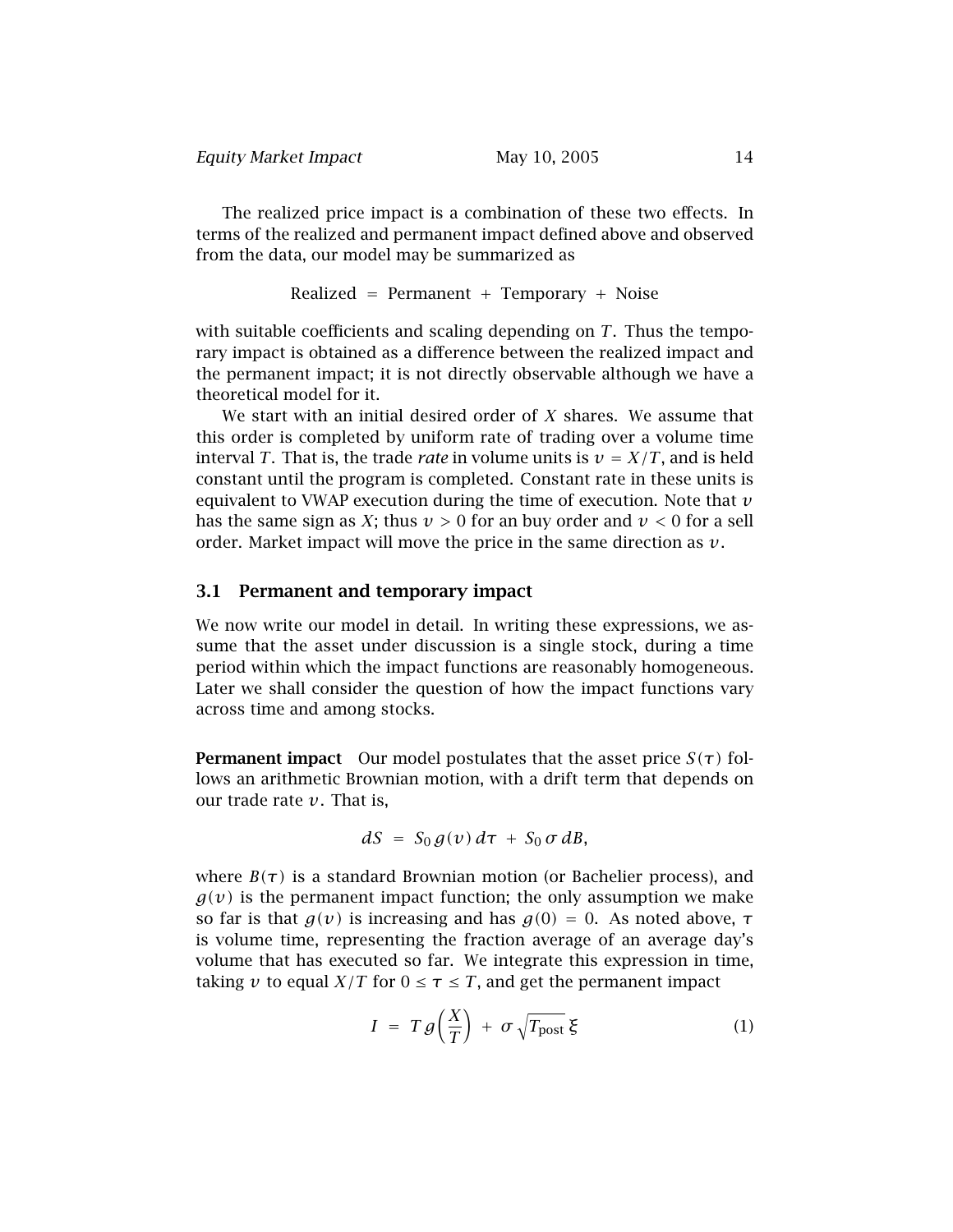where  $\xi \sim \mathcal{N}(0, 1)$  is a standard Gaussian variate.

Note that if *g(v)* is a *linear* function, then the accumulated drift at time  $\tau$  is proportional to  $X\tau/T$ , the number of shares we have executed to time *τ*, and the total permanent impact *I* is proportional to the total order size *X*, *independently* of the time scale *T*.

**Temporary impact** The price actually received from our trades is

$$
\tilde{S}(\tau) = S(\tau) + S_0 h\left(\frac{X}{T}\right),
$$

where  $h(v)$  is the temporary impact function. For convenience, we have scaled it by the market price at the start of trading, since the time intervals involved are all less than one day.

This expression is a continuous-time approximation to a discrete process. A more accurate description would be to imagine that time is broken into intervals such as, say, one hour or one half-hour. Within each interval, the average price we realise on our trades during that interval will be slightly less favorable than the average price that an unbiased observer would measure during that time interval. The unbiased price is affected on previous trades that we have executed before this interval (as well as volatility), but not on their timing. The additional concession during this time interval is strongly dependent on the number of shares that we execute in this interval.

At constant liquidation rate, calculating the time average of the execution price gives the temporary impact expression

<span id="page-14-0"></span>
$$
J - \frac{I}{2} = h\left(\frac{X}{T}\right) + \sigma\left(\sqrt{\frac{T}{12}\left(4 - 3\frac{T}{T_{\text{post}}}\right)}\chi - \frac{T_{\text{post}} - T}{2\sqrt{T_{\text{post}}}}\xi\right), \quad (2)
$$

where *χ* ∼ *N*(0*,* 1) is independent of *ξ*. The term *I*/2 reflects the effect on the later execution prices of permanent impact caused by the earlier parts of the program.

The rather complicated error expression reflects the fluctuation of the middle part of the Brownian motion on  $[0, T]$  relative to its end point at *T*post. It is used only for heteroskedasticity corrections in the regression fits below.

Equations [\(1,](#page-13-1)[2\)](#page-14-0) give us explicit expressions for the permanent and temporary cost components *I, J* in terms of the valus of the functions *g, h* at known trade rates, together with estimates of the magnitude of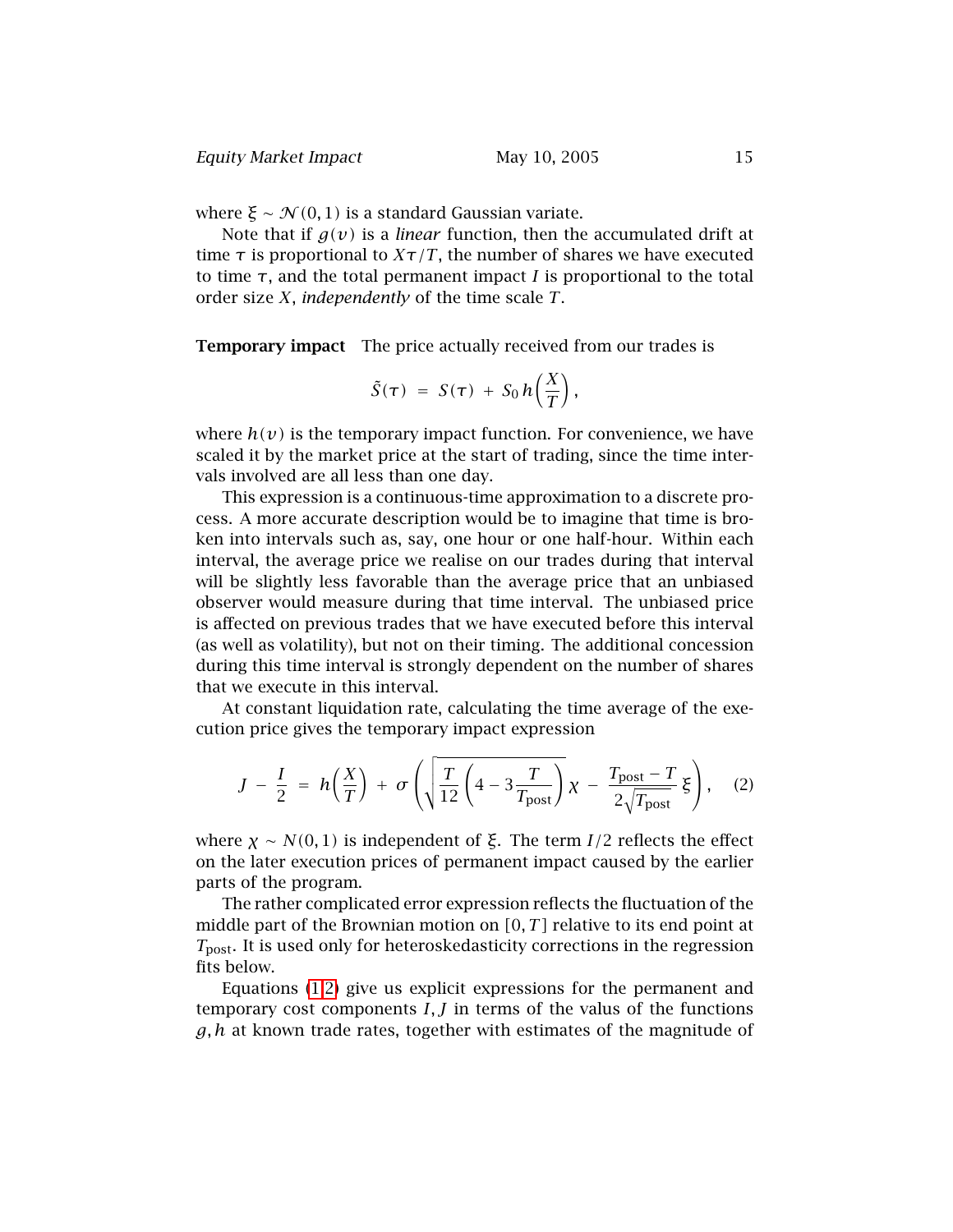<span id="page-15-1"></span>the error coming from volatility. The data-fitting procedure is in principle straightforward: we compute the costs *I, J* from the transaction data, and regress those values against the order size and time as indicated, to extract directly the functions  $g(v)$ ,  $h(v)$ .

## <span id="page-15-0"></span>3.2 Choice of functional form

We now address the question of what should be the structure of the permanent impact function  $g(v)$  and the temporary impact function  $h(v)$ . Even with our large sample, it is not possible to extract these functions purely from the data; we must make a hypothesis about their structure.

We postulate that these functions are *power laws*, that is, that

$$
g(v) = \pm y|v|^\alpha \tag{3}
$$

and

$$
h(v) = \pm \eta |v|^\beta, \tag{4}
$$

where the numerical values of the (dimensionless) coefficients *γ, η* and the exponents  $\alpha$ ,  $\beta$  are to be determined by linear and nonlinear regression on the data. The sign is to be chosen so  $g(v)$  and  $h(v)$  have the same sign as *v*.

The class of power law functions is extremely broad. It includes concave functions (exponent *<* 1), convex functions (exponent *>* 1), and linear functions (exponent  $= 1$ ). It is the functional form that is implicitly assumed by fitting straight lines on a log-log plot, as is very common in physics and has been done in this context, for example, by [Lillo, Farmer,](#page-25-6) [and Mantegna \(2003\).](#page-25-6)

We take the same coefficients for buy orders  $(v > 0)$  and sell orders  $(v < 0)$ . It would be a trivial modification to introduce different coefficients  $y_{\pm}$  and  $\eta_{\pm}$  for the two sides, but our exploratory data analysis has not indicated a strong need for this. Similarly, it would be possible to use different coefficients for stocks traded on different exchanges but this does not appear to be necessary.

We are far from neutral in the choice of the exponents. For the permanent impact function, there is strong reason to prefer the linear model with  $\alpha = 1$ . This is the *only* value for which the model is free from arbitrage [\(Huberman and Stanzl 2004\)](#page-25-13) (nonlinear temporary impact functions do not introduce arbitrage). Furthermore, the linear function is the only one for which the permanent price impact is independent of trading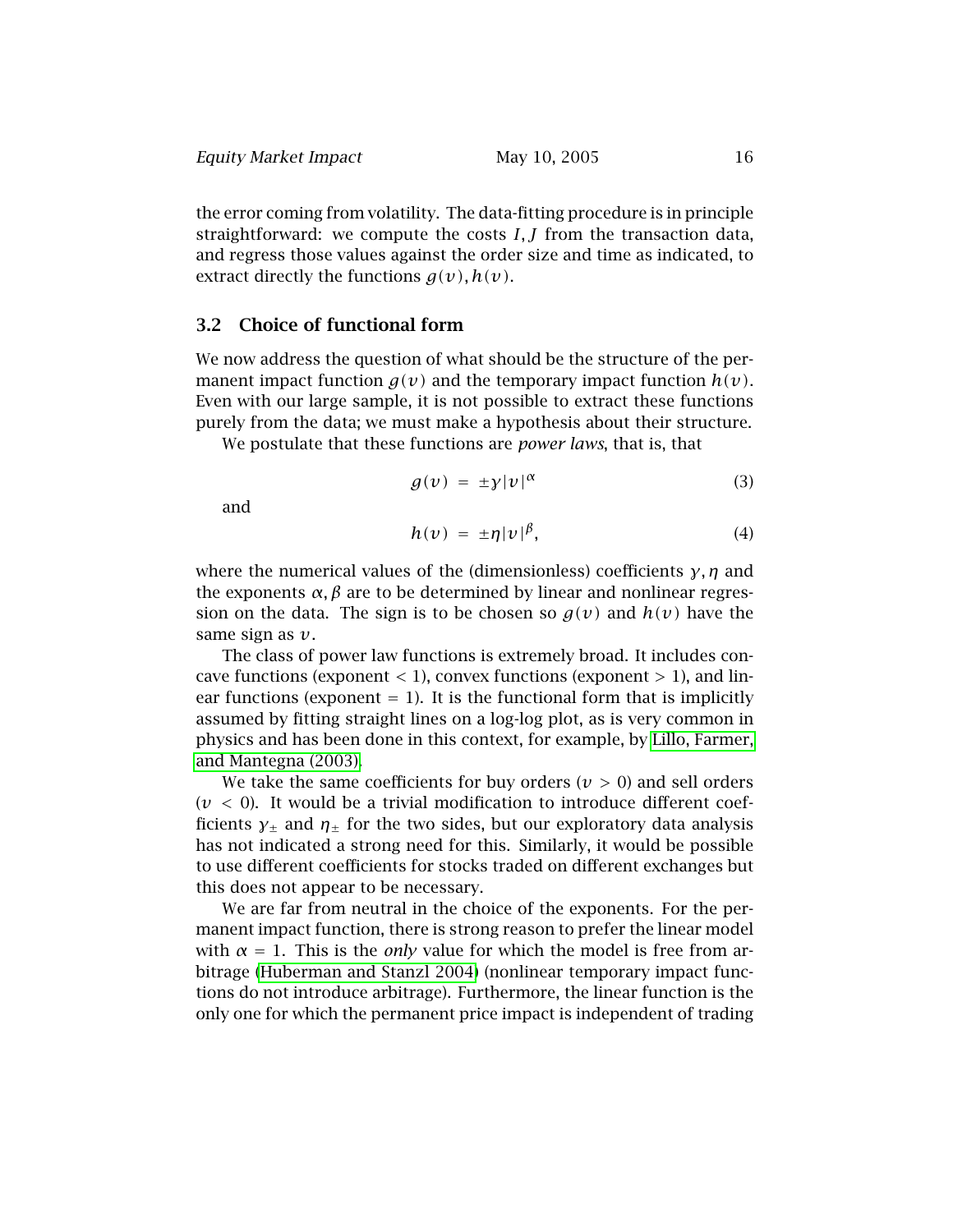<span id="page-16-1"></span>time; this is a substantial conceptual simplification though of course it must be supported by the data.

For temporary impact, there is ample empirical evidence indicating that the function should be concave, that is,  $0 < \beta < 1$ . This evidence dates back to [Loeb \(1983\)](#page-25-14) and is strongly demonstrated by the fits in [Lillo, Farmer, and Mantegna \(2003\).](#page-25-6) In particular, theoretical arguments [\(Barra 1997\)](#page-23-5) suggest that the particular value  $\beta = \frac{1}{2}$  $\frac{1}{2}$  is especially plausible, giving a square-root impact function.

Our approach is therefore as follows: We shall make unprejudiced fits of the power law functions to the entire data set, and determine our best estimates for the exponents  $\alpha$ ,  $\beta$ . We will then test the validity of the values  $α = 1$  and  $beta = 1/2$ , to validate the linear and square root candidate functional forms.

Once the exponents have been selected, simple linear regression is adequate to determine the coefficients. In this regression, we use heteroskedastic weighting with the error magnitudes from [\(1](#page-13-1)[,2\)](#page-14-0). The result of this regression is not only values for the coefficients, but also a collection of error residuals *ξ* and *χ*, which must be evaluated for normality as the theory supposes.

Single stock fits Our data is just barely adequate to determine coefficients for single stocks, for a few of the names that have largest representation in our sample, and fixing the values for the exponents. We do not show these results since they do not have enough statistical significance to be useful. But they are a good starting point for the problem of real interest, which is the proper way to scale the model across a universe of stocks of widely varying properties.

## <span id="page-16-0"></span>4 Cross-Sectional Description

In the preceding discussion, we assumed a single asset, for which we assumed that changes in impact functions from one day to the next were adequately handled by scaling the impact functions by daily volume and volatility. But as noted above, single-stock fits are of only marginal significance for practical use.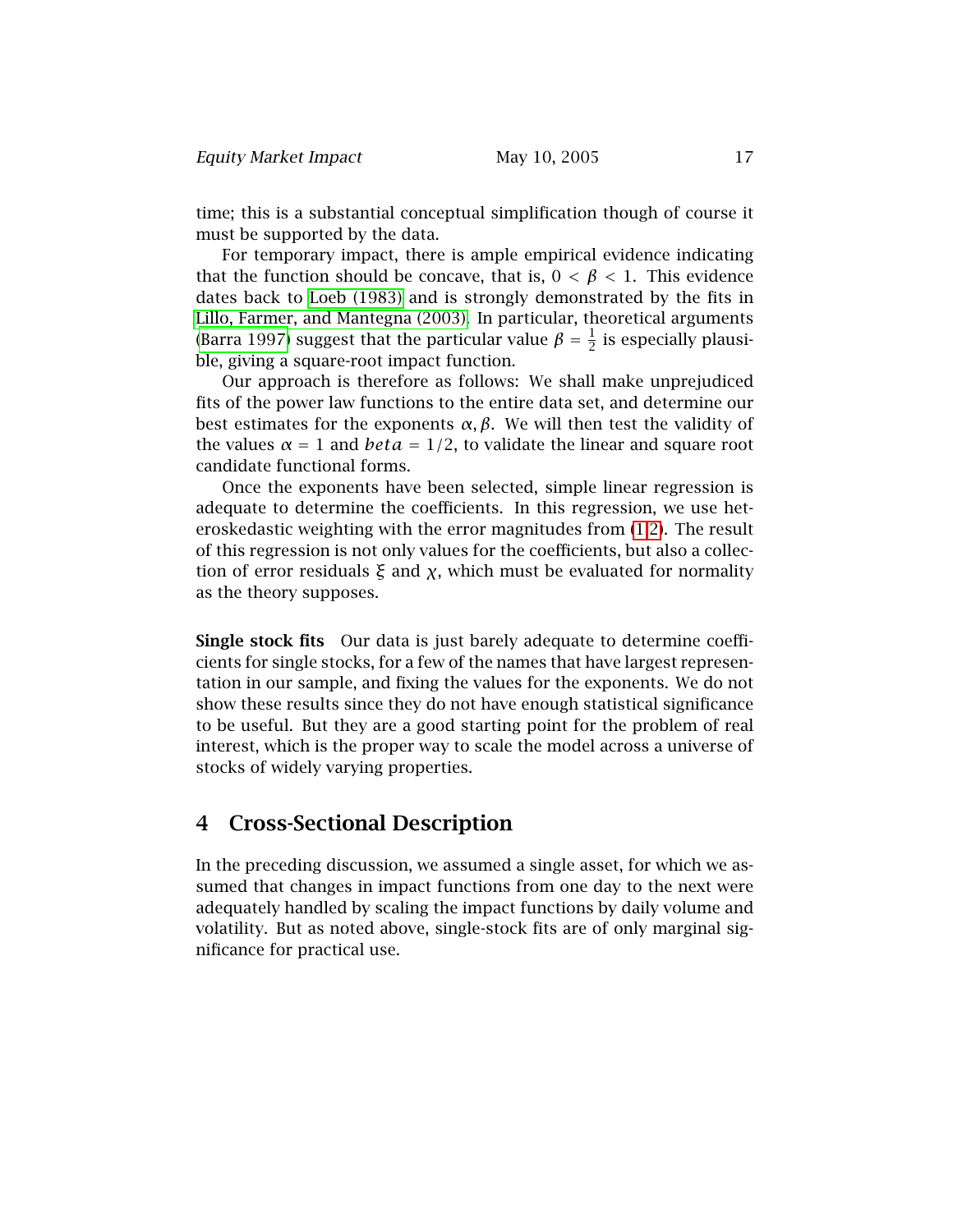## <span id="page-17-0"></span>4.1 Parameter scaling

Above we have assumed an "ideal" asset, all of whose properties are constant in time. For any real asset, the parameters that determine market impact will vary with time. For example, one would expect that execution of a given number of shares would incur higher impact costs on a day with unusually low volume or with unusually high volatility.

We therefore assume that the natural variable for characterising the size of an overall order or of a rate of trading is not shares *per se* but the number of shares relative to a best estimate of the background flow for that stock in the time period when trading will occur. That is, the impact cost functions should be expressed in terms of the dimensionless quantity  $X/VT$  rather than  $X$  itself, where  $V$  is the average number of shares per day defined in Section [2.2.](#page-10-0)

Furthermore, we suppose the motion of the price should not be given as a raw percentage figure, but should be expressed as a fraction of the "normal" daily motion of the price, as expressed by the volatility  $\sigma$ .

With both of these assumptions, we modify the expressions [\(1,](#page-13-1)[2\)](#page-14-0) to

$$
I = \sigma T g \left(\frac{X}{VT}\right) + \langle noise \rangle \tag{5}
$$

$$
J - \frac{I}{2} = \sigma h \left( \frac{X}{VT} \right) + \langle noise \rangle. \tag{6}
$$

where the "noise" is the error expressions depending on volatility. Now  $g(\cdot)$  and  $h(\cdot)$  are dimensionless functions of a dimensionless variable; they are assumed to be constant in time for a single stock across days when  $\sigma$  and *V* vary. We now investigate the dependence of these functions on cross-stock variables.

#### <span id="page-17-1"></span>4.2 Model determination

In order to bring the full size of our data set into play, we must address the more complicated and less precise question of how the impact functions vary across stocks; that is, how they might depend on variables such as total market capitalization, shares outstanding, bid-ask spread or other quantities. We consider permanent and temporary impact separately.

**Permanent** We insert a "liquidity factor"  $\mathcal{L}$  into the permanent cost function  $g(v)$ , where L depends on the market parameters character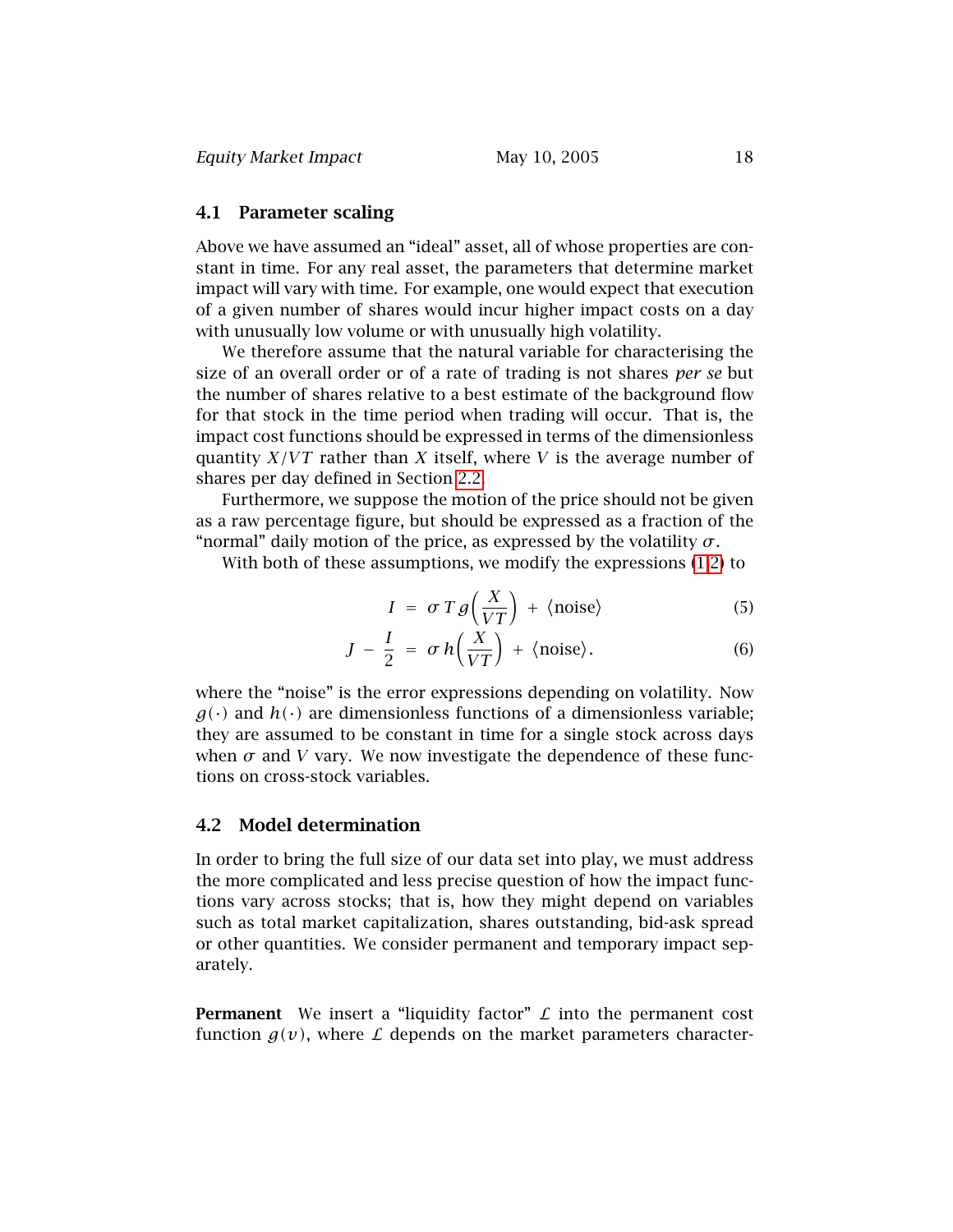<span id="page-18-2"></span>izing each individual stock (in addition to daily volume and volatility). There are several candidates for the inputs to  $\mathcal{L}$ :

 $\cdot$  *Shares outstanding:* We constrain the form of  $\mathcal L$  to be

$$
\mathcal{L} = \left(\frac{\Theta}{V}\right)^{\delta}.
$$

where Θ is the total number of shares outstanding, and the exponent *δ* is to be determined. The dimensionless ratio Θ*/V* is the inverse of "turnover," the fraction of the company's value traded each day. This is a natural explanatory variable, and has been used in empirical studies such as [Breen, Hodrick, and Korajczyk \(2002\).](#page-25-2)

- *Bid-ask spread:* We have found no consistent dependence on the bid ask spread across our sample, so we do not include it in  $\mathcal{L}$ .
- *Market capitalization:* Market cap differs from shares outstanding by the price per share, so including this factor is equivalent to including a "price effect." Our empirical studies suggest that there is a persistent price effect, as also found by [Lillo, Farmer, and Mantegna](#page-25-6) [\(2003\),](#page-25-6) but that the dependence is weak enough that we neglect it in favor of the conceptually simpler quantity Θ*/V*.

Temporary In extensive preliminary exploration, we have found that the temporary cost function  $h(v)$  does not require any stock-specific modification: liquidity cost as a fraction of volatility depends only on shares traded as a fraction of average daily volume.

Determination of exponent After assuming the functional form explained above, we confirm the model and determine the exponent  $\delta$  by performing a nonlinear regression of the form

<span id="page-18-1"></span><span id="page-18-0"></span>
$$
\frac{I}{\sigma} = \gamma T \text{ sgn}(X) \left| \frac{X}{VT} \right|^\alpha \left( \frac{\Theta}{V} \right)^\delta + \langle \text{noise} \rangle \tag{7}
$$

$$
\frac{1}{\sigma} \left( J - \frac{I}{2} \right) = \eta \, \text{sgn}(X) \, \left| \frac{X}{VT} \right|^\beta + \langle \text{noise} \rangle \tag{8}
$$

where "noise" is again the heteroskedastic error term from [\(1\)](#page-13-1), and sgn is the sign function. We use a modified Gauss-Newton optimization algo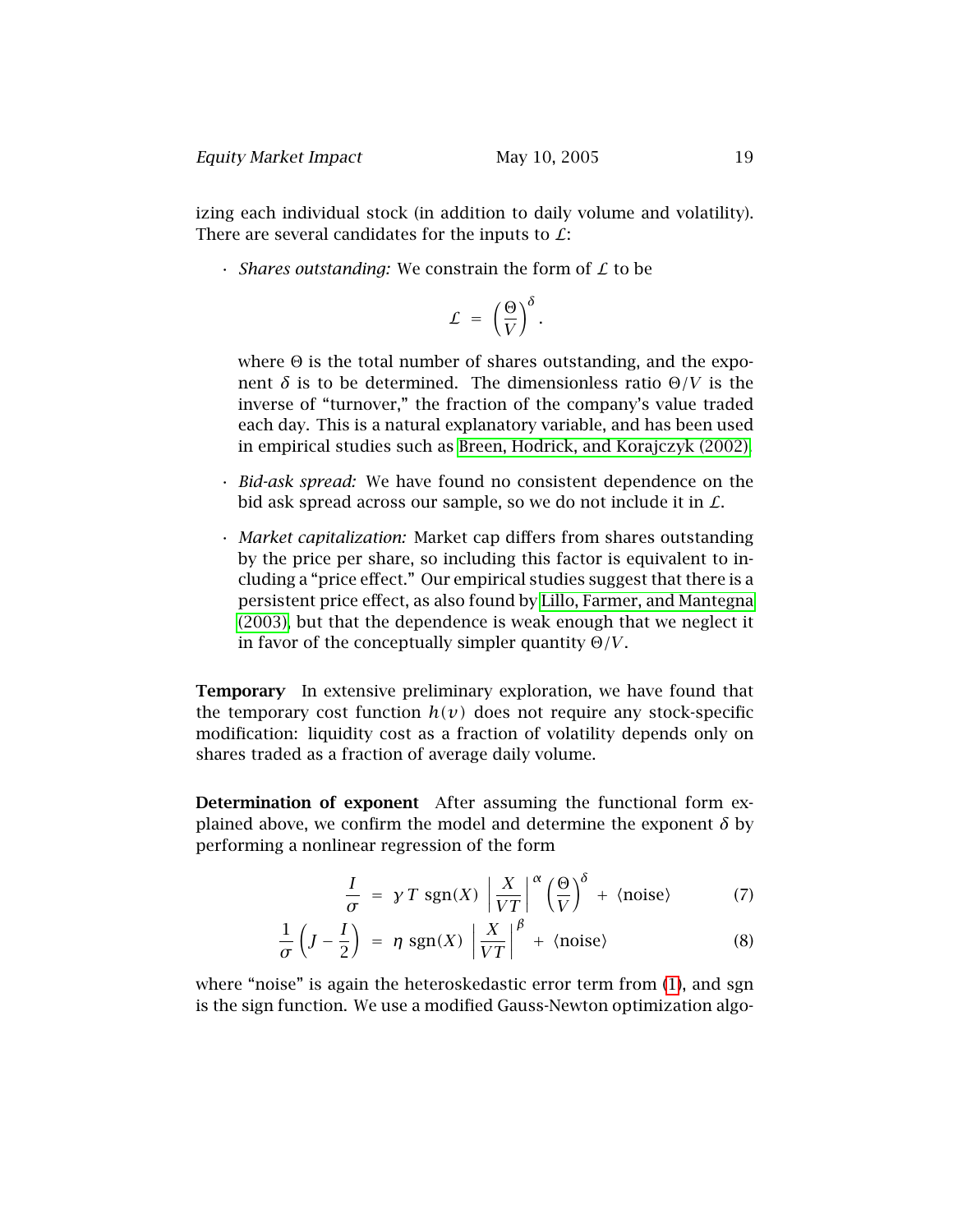<span id="page-19-1"></span>rithm to determine the values of *γ*,  $\alpha$ , and  $\delta$  that minimize the normalized residuals. The results are

$$
\alpha = 0.891 \pm 0.10
$$
  
\n
$$
\delta = 0.267 \pm 0.22
$$
  
\n
$$
\beta = 0.600 \pm 0.038.
$$

Here, as throughout this paper, the error bars expressed with  $\pm$  are one standard deviation, assuming a Gaussian error model. Thus the "true" value can be expected to be within this range with 67% probability, and within a range twice as large with 95% probability.

From these values we draw the following conclusions:

- The value  $\alpha = 1$ , for linear permanent impact, cannot reliably be rejected. In view of the enormous practical simplification of linear permanent impact, we choose to use  $\alpha = 1$ .
- $\cdot$  The liquidity factor is very approximately  $\delta = 1/4$ .
- For temporary impact, our analysis confirms the concavity of the function with  $\beta$  strictly inferior to 1. This confirms the fact that the bigger the trades made by fund managers on the market, the less additional cost they experience per share traded. At the 95% confidence level, the square-root model  $β = 1/2$  is rejected. We will therefore fix on the temporary cost exponent  $\beta = 3/5$ . In comparison with the square-root model, this gives slightly smaller costs for small trades, and slightly larger costs for large trades.

Note that because  $\delta > 0$ , for fixed values of the number X of shares in the order and the average daily volume *V*, the cost *increases* with Θ, the total number of shares outstanding. In effect, a larger number of outstanding shares means that a smaller fraction of the company is traded each day, so a given fraction of that flow has greater impact.

Therefore these results confirm empirically the theoretical arguments of [Huberman and Stanzl \(2004\)](#page-25-13) for permanent impact that is linear in block size, and the concavity of temporary impact as has been widely described in the literature for both theoretical and empirical reasons.

## <span id="page-19-0"></span>4.3 Determination of coefficients

After fixing the exponent values, we determine the values of *γ* and *η* by linear regression of the models [\(7,](#page-18-0)[8\)](#page-18-1), using the heteroskedastic error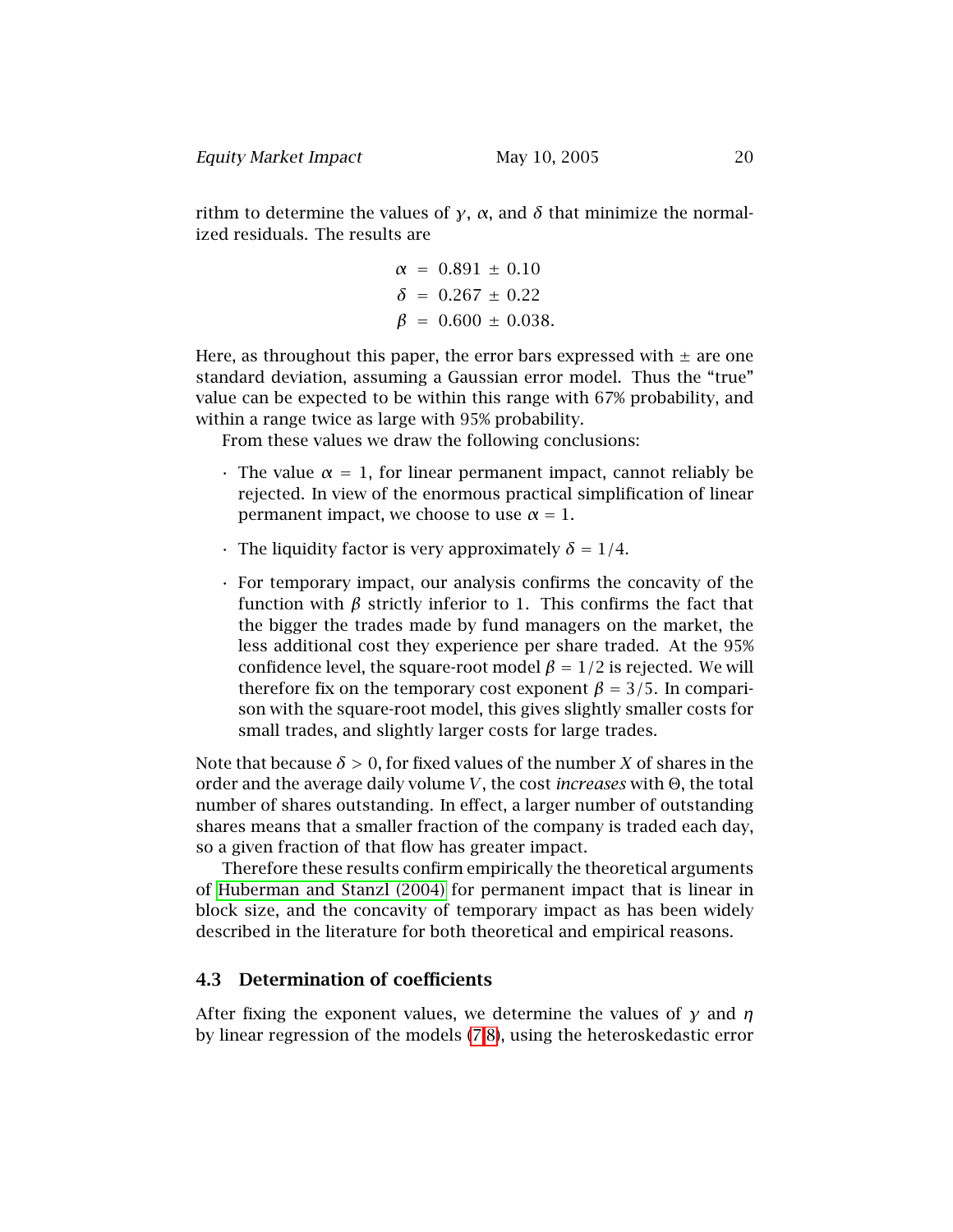estimates given in [\(1](#page-13-1)[,2\)](#page-14-0). We find

$$
\gamma = 0.314 \pm 0.041 \quad (t = 7.7)
$$
  

$$
\eta = 0.142 \pm 0.0062 \quad (t = 23).
$$

The *t* statistic given here is computed under the assumption that the Gaussian model expressed in [\(1,](#page-13-1)[2\)](#page-14-0) is valid; the error estimates are the value divided by the *t* statistic. Although the actual residuals are fattailed as we discuss below, these estimates indicate that the coefficient values are highly significant.

The  $R^2$  values for these regressions are typically less than one percent, indicating that only a small part of the value of the dependent variables *I* and *J* is explained by the model in terms of the independent variables. This is precisely what is expected, given the small size of the permanent impact term relative to the random motion of the price due to volatility during the trade execution.

This persistent cost, though small, is of major importance since it is in average the cost incurred while trading by fund managers. Furthermore, since most orders are part of large portfolio trades, the volatility cost actually experienced on the portfolio level is considerably lower than exhibited in the stock-level analysis, increasing the significance of the fraction of impact cost estimated. As previously mentioned, the nonlinear optimization of the volatility *versus* impact cost trade-off at the portfolio level is a subject of current work.

The dimensionless numbers *γ* and *η* are the "universal coefficients of market impact:" according to our model they apply to every order and every asset in the entire data set. To summarize, they are to be inserted into the equations

$$
I = \gamma \sigma \frac{X}{V} \left(\frac{\Theta}{V}\right)^{1/4} + \langle \text{noise} \rangle
$$
  

$$
J = \frac{I}{2} + \text{sgn}(X) \eta \sigma \left|\frac{X}{VT}\right|^{3/5} + \langle \text{noise} \rangle
$$

giving the expectation of impact costs; in any particular order the realized values will vary greatly due to volatility. Recall that *I* is not a cost, but is simply the net price motion from pre-trade to post-trade. The actual cost experienced on the order is *J*.

We have chosen these simple forms in order to have a single model that applies reasonably well across the entire data set, which consists entirely of large-cap stocks in the US markets. More detailed models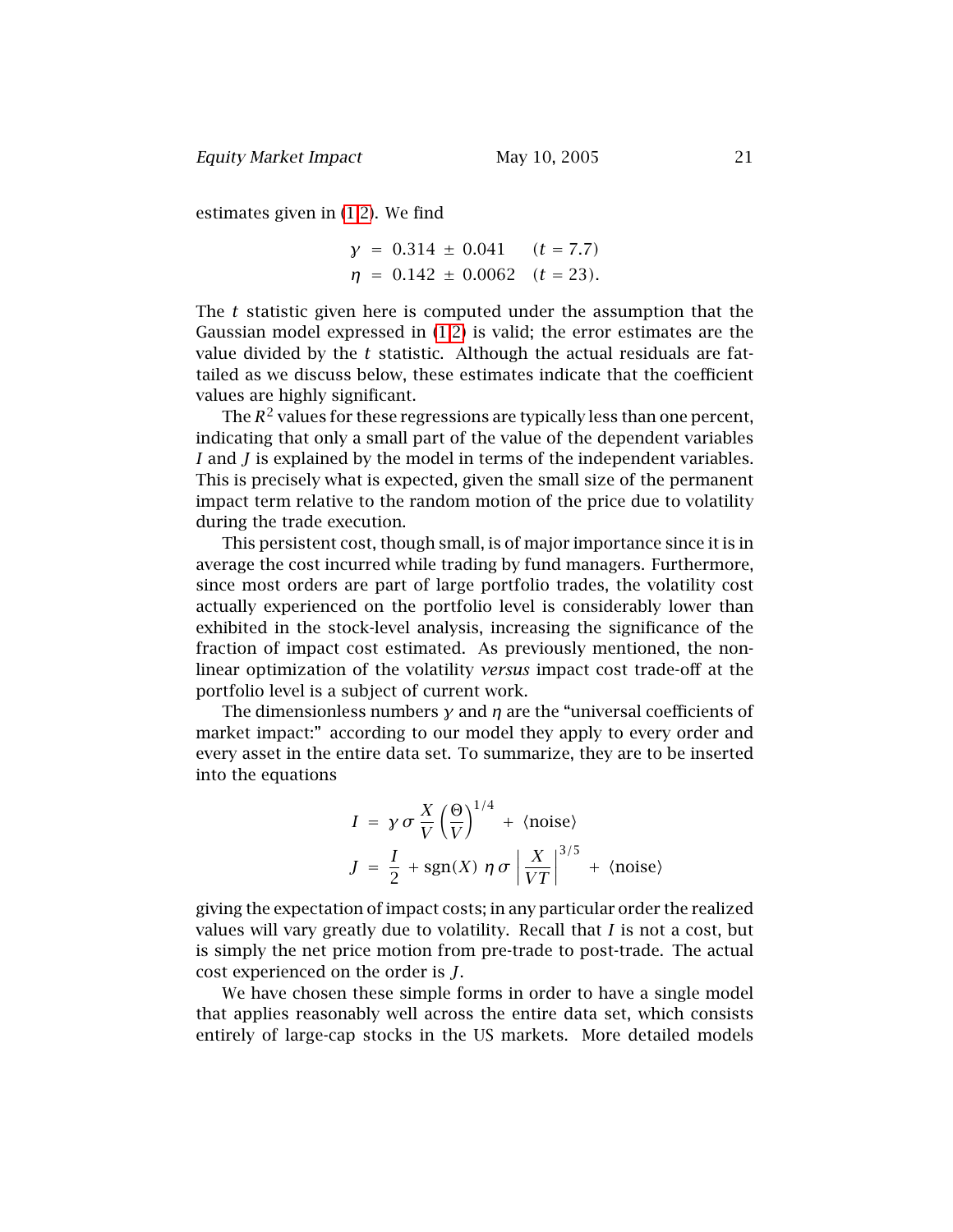Equity Market Impact May 10, 2005 22

|                             |            | <b>IBM</b> |       |       | <b>DRI</b> |       |               |
|-----------------------------|------------|------------|-------|-------|------------|-------|---------------|
| Average daily volume        |            | 6.561 M    |       |       | 1.929 M    |       |               |
| Shares outstanding          | $\Theta$   | 1728 M     |       | 168 M |            |       |               |
| Inverse turnover            | $\Theta/V$ | 263        |       | 87    |            |       |               |
| Daily volatility (%)        | $\sigma$   | 1.57       |       | 2.26  |            |       |               |
| Normalized trade size       | X/V        | 0.1        |       |       | 0.1        |       |               |
| Normalized permanent        | $I/\sigma$ | 0.126      |       | 0.096 |            |       |               |
| Permanent price impact (bp) |            | 20         |       | 22    |            |       |               |
| Trade duration (days)       | T          | 0.1        | 0.2   | 0.5   | 0.1        | 0.2   | $0.5^{\circ}$ |
| Normalized temporary        | $K/\sigma$ | 0.142      | 0.094 | 0.054 | 0.142      | 0.094 | 0.054         |
| Temporary impact cost (bp)  | K          | 22         | 15    | 8     | 32         | 21    | 12            |
| Realized cost (bp)          |            | 32         | 25    | 18    | 43         | 32    | 23            |

<span id="page-21-1"></span>Table 3: Example of permanent and temporary impact costs, for a purchase of 10% of day's average volume, in two different large-cap stocks. The permanent cost is independent of time of execution. The temporary cost depends on the time, but across different assets it is the same fraction of daily volatility. We write  $K = J - I/2$ .

could be constructed to capture more limited sets of dates or assets, or to account for variations across global markets. In practice, we expect that the coefficients, perhaps the exponents, and maybe even the functional forms, will be continually updated to reflect the most recent data.

Examples In Figure [3](#page-22-0) we show the impact cost functions, and in Table [3](#page-21-1) we show specific numerical examples for two large-cap stocks, when the customer buys 10% of the average daily volume. Because DRI turns over 1/87 of its total float each day, whereas IBM turns over only 1/263, trading one-tenth of one day's volume causes a permanent price move of only 0.1 times volatility for DRI, but 0.13 times for IBM; half of this is experienced as cost. Because the permanent impact function is linear, the permanent cost numbers are independent of the time scale of execution.

## <span id="page-21-0"></span>4.4 Residual analysis

The result of our analysis is not simply the values of the coefficients presented above. In addition, our error formulation provides specific predictions for the nature of the residuals *ξ* and *χ* for the permanent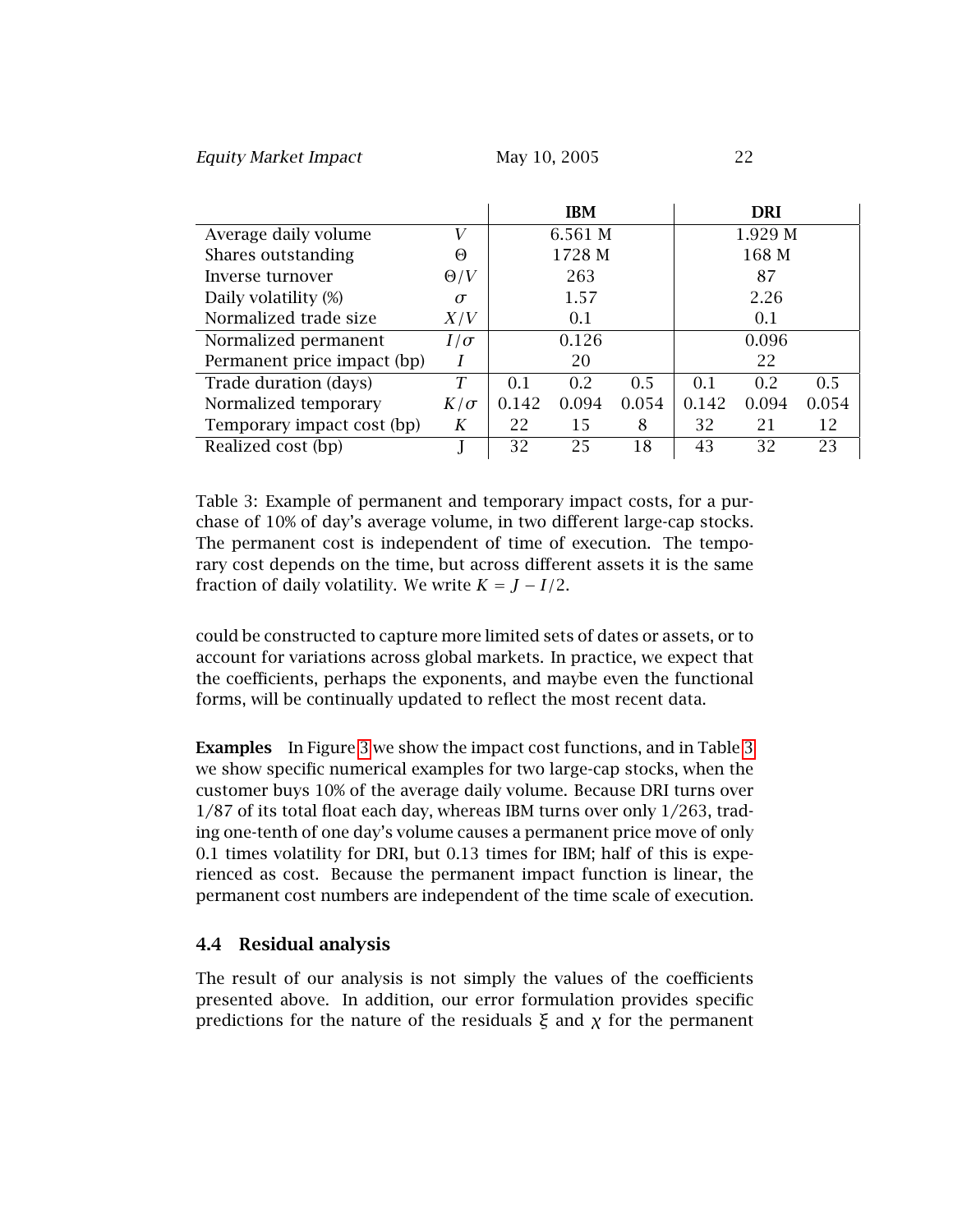

<span id="page-22-0"></span>Figure 3: Upper panel shows permanent price impact, giving normalized price motion in terms of normalized order size for three values of daily turnover  $V/\Theta = 0.001, 0.01, 0.1$ . Lower panel is temporary impact cost function, in terms of normalized order rate. The examples from Table [3](#page-21-1) are also shown. For permanent cost the location on the graph depends on asset properties but not on time of trade execution; for temporary cost the location depends on time but not on asset.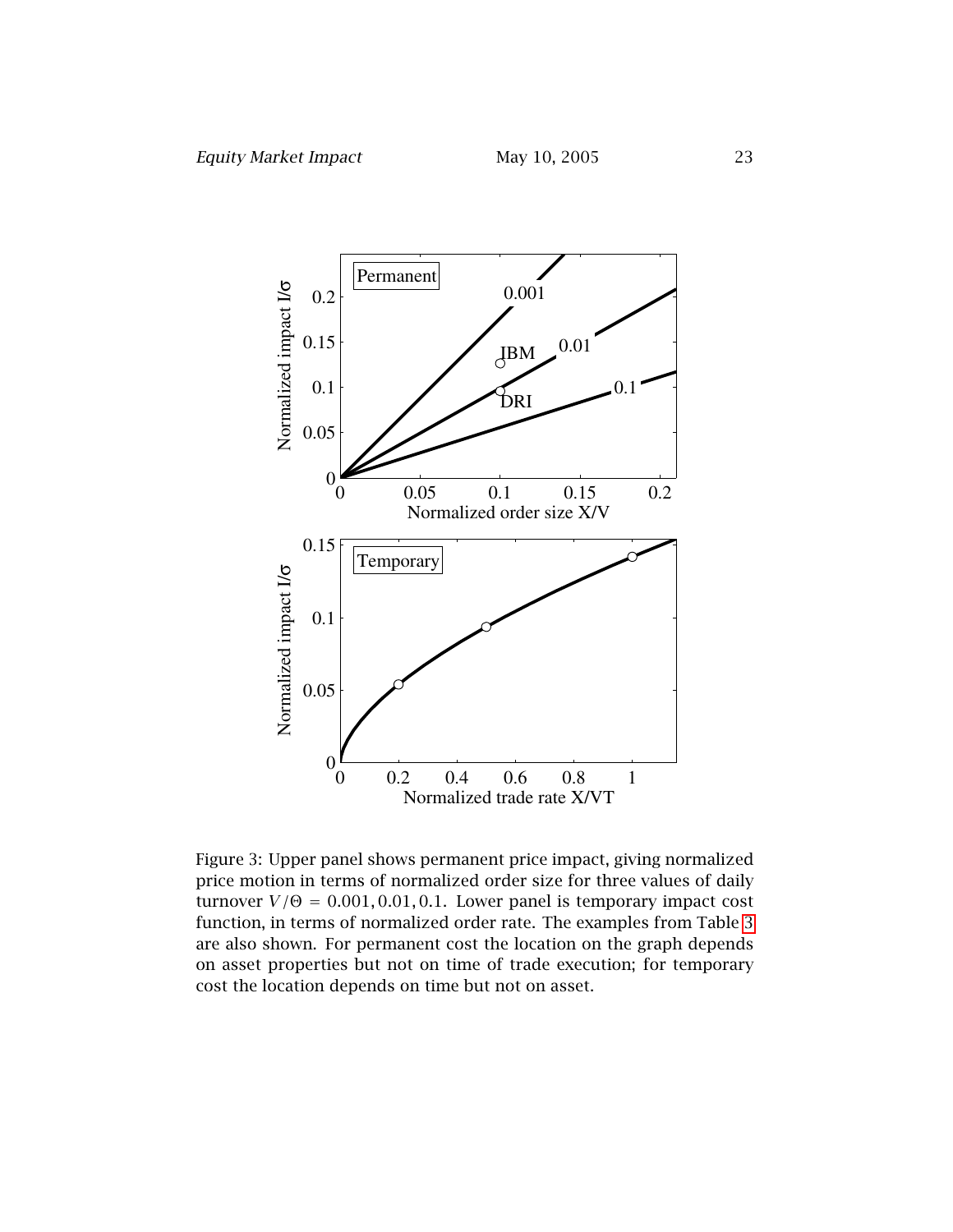<span id="page-23-6"></span>and temporary impact as in Eqs. [\(1](#page-13-1)[,2\)](#page-14-0). Under the assumption that the asset price process is a Brownian motion with drift caused by our impact, these two variables should be independent standard Gaussians. We have already used this assumption in the heteroskedastic regression, and now we want to verify it.

Figure [4](#page-24-0) shows histograms and Q-Q plots of *ξ* and *χ*. The means are quite close to zero. The variances are reasonably close to 1, and the correlation is reasonably small. But the distribution is extremely fat-tailed, as is normal for returns distributions on short time intervals [\(Rydberg](#page-25-15) [\(2000\)](#page-25-15) has a nice illustration), and hence does not indicate that the model is poorly specified. Nonetheless, the structure of these residuals confirms that our model is close to the best that can be done within the Brownian motion framework.

## <span id="page-23-0"></span>5 Summary

We have used a large data sample of US institutional orders, and a simple but realistic theoretical model, to estimate price impact functions for equity trades on large-cap stocks. Within the range of order sizes considered (up to about 10% of daily volume), this model can be used to give quantitatively accurate pre-trade cost estimates, and is in a form that can be directly incorporated into optimal scheduling algorithms. Work is underway to refine the calibration to handle global markets, and the model is currently being incorporated into Citigroup's Best Execution Consulting Services software.

## References

- <span id="page-23-1"></span>Alba, J. N. (2002). Transaction costs analysis: How to achieve best execution. In *Best Execution: Executing Transactions in Securities Markets on behalf of Investors*, pp. 6–17. European Asset Management Association. [5](#page-4-1)
- <span id="page-23-3"></span>Almgren, R. and N. Chriss (2000). Optimal execution of portfolio transactions. *J. Risk 3*(2), 5–39. [5,](#page-4-1) [13](#page-12-1)
- <span id="page-23-4"></span>Almgren, R. F. (2003). Optimal execution with nonlinear impact functions and trading-enhanced risk. *Appl. Math. Fin. 10*, 1–18. [5,](#page-4-1) [13](#page-12-1)
- <span id="page-23-5"></span>Barra (1997). *Market Impact Model Handbook*. Barra. [17](#page-16-1)
- <span id="page-23-2"></span>Bouchaud, J.-P., Y. Gefen, M. Potters, and M. Wyart (2004). Fluctuations and response in financial markets: The subtle nature of 'random' price changes. *Quant. Finance 4*(2), 176–190. [4,](#page-3-1) [13](#page-12-1)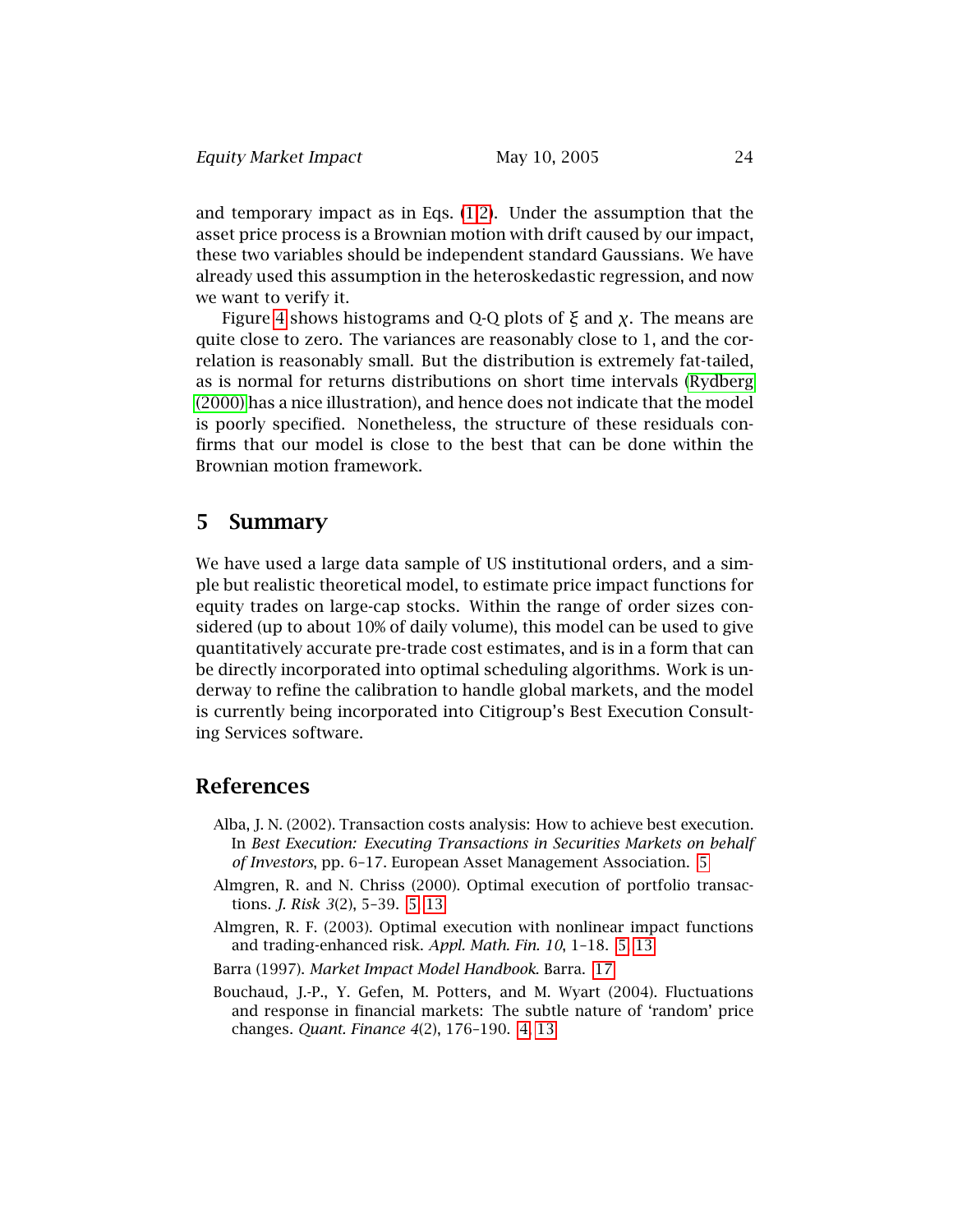

<span id="page-24-0"></span>Figure 4: Q-Q plots and logarithmic histograms of error residuals *ξ* and *χ*, for permanent and temporary impact respectively, from the entire 19 month sample (29,509 points). In the left column, the vertical axis is the number of sample values in the bin, on a log scale; the dashed line shows the value that would be expected in a standard Gaussian distribution of zero mean and unit variance (not adjusted to sample mean and variance). In the right column, the horizontal axis is the residual, and the vertical axis is values of the cumulative normal; if the distribution were normal all points would lie on the dashed line. The distribution is clearly fat tailed, but the standard Gaussian is a reasonable fit to the central part.